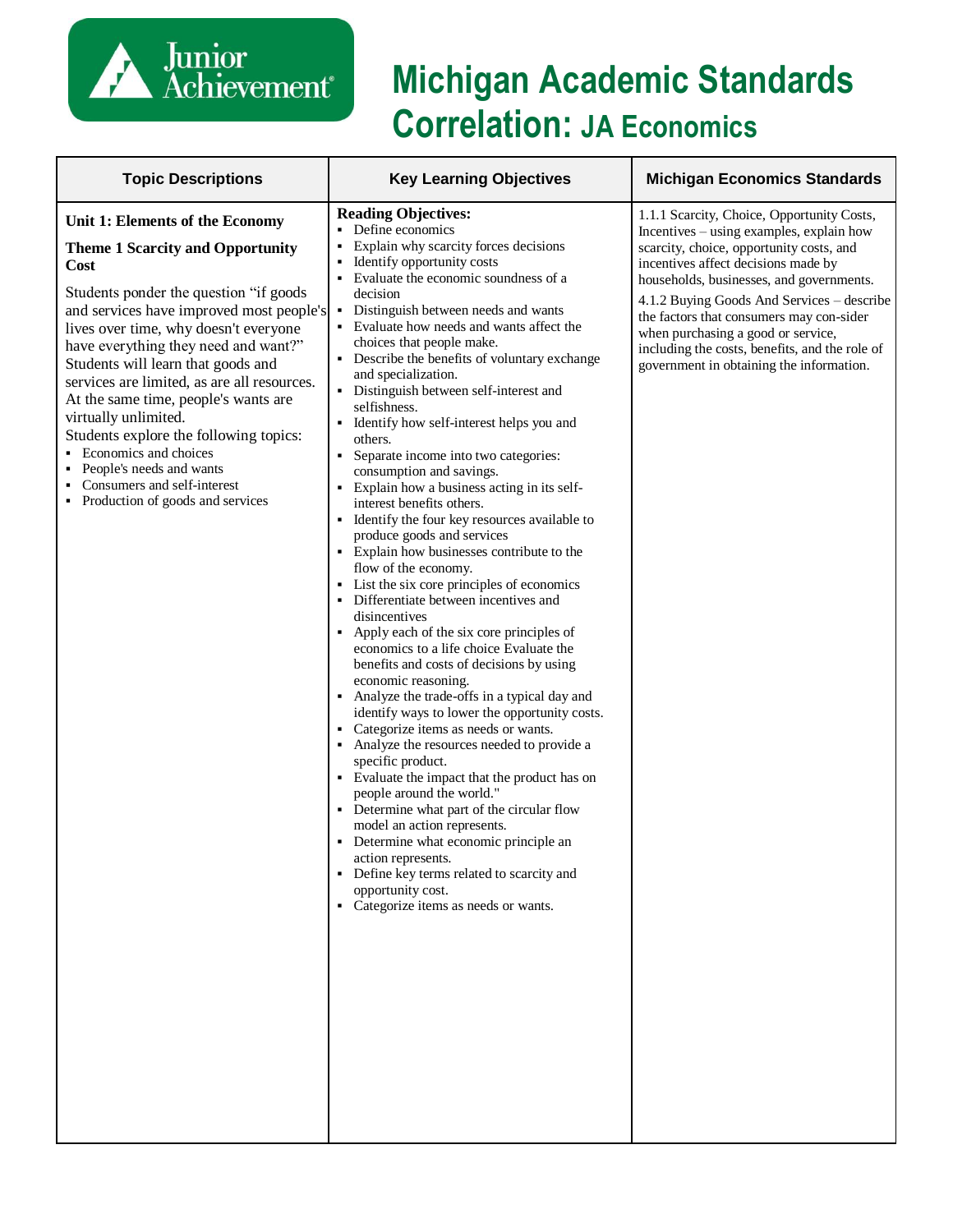| <b>Topic Descriptions</b>                                                                                                                                                                                                                                                                                                                                                                                                                                                                                                                                                                                                                                                                                                                                                                                                                                                 | <b>Key Learning Objectives</b>                                                                                                                                                                                                                                                                                                                                                                                                                                                                                                                                                                                                                                                                                                                                                                                                                                                                                                                                                                                                                                                                                                                                                                                                                                                                                                                                                                                                                                                                                                         | <b>Michigan</b><br><b>Economics Standards</b>                                                                                                                                                                                                                                                                                                                                                                                                                                                                                                                                                                                                                                                                                                                                                                                                                                                                                                                                                                                                                                                 |
|---------------------------------------------------------------------------------------------------------------------------------------------------------------------------------------------------------------------------------------------------------------------------------------------------------------------------------------------------------------------------------------------------------------------------------------------------------------------------------------------------------------------------------------------------------------------------------------------------------------------------------------------------------------------------------------------------------------------------------------------------------------------------------------------------------------------------------------------------------------------------|----------------------------------------------------------------------------------------------------------------------------------------------------------------------------------------------------------------------------------------------------------------------------------------------------------------------------------------------------------------------------------------------------------------------------------------------------------------------------------------------------------------------------------------------------------------------------------------------------------------------------------------------------------------------------------------------------------------------------------------------------------------------------------------------------------------------------------------------------------------------------------------------------------------------------------------------------------------------------------------------------------------------------------------------------------------------------------------------------------------------------------------------------------------------------------------------------------------------------------------------------------------------------------------------------------------------------------------------------------------------------------------------------------------------------------------------------------------------------------------------------------------------------------------|-----------------------------------------------------------------------------------------------------------------------------------------------------------------------------------------------------------------------------------------------------------------------------------------------------------------------------------------------------------------------------------------------------------------------------------------------------------------------------------------------------------------------------------------------------------------------------------------------------------------------------------------------------------------------------------------------------------------------------------------------------------------------------------------------------------------------------------------------------------------------------------------------------------------------------------------------------------------------------------------------------------------------------------------------------------------------------------------------|
| Unit 1: Elements of the Economy<br><b>Theme 2 Allocation and Decision</b><br><b>Making: Is There a Best Choice?</b><br>Students discover that sound decision<br>making is based on weighing the<br>marginal costs and marginal benefits. To<br>get the most value out of the resources<br>available, choose only those actions that<br>promise marginal benefits that are equal<br>to or greater than marginal costs.<br>Individuals, businesses, and countries<br>will be more prosperous when their<br>choices reflect the implications of<br>thinking on the margin and using<br>comparative advantage to specialize.<br>Students explore the following topics:<br>• Tools for allocating resources<br>Consumers and marginal thinking<br>۰.<br>• Comparative advantage and<br>specialization for individuals<br>• Economic systems: How nations<br>allocate resources | <b>Reading Objectives</b><br>• List the steps in the PACED model for<br>decision making<br>Identify decisions that the PACED model<br>can be used for<br>• Explain how a budget can help with<br>decision making • Explain the differences<br>across free market, command, traditional,<br>and mixed economies<br>$\blacksquare$<br>Analyze how economic systems impact the<br>economic choices of its consumers and<br>businesses Apply marginal thinking to a<br>daily choice<br>• Identify diminishing marginal utility to a<br>choice. Identify the best use of time, talent,<br>or treasure using comparative advantage<br>• Analyze the comparative advantage and<br>show that specializing can lead to more<br>trade<br>Apply the PACED model to decide on<br>٠<br>an optimal career path after high school.<br>• Create an annual budget for a household<br>to achieve short-, medium-, and long-<br>term goals.<br>• Evaluate trade-offs at the margin when<br>deciding how to grow a business.<br>• Design an advertisement that will lure<br>customers to buy a product based on<br>marginal thinking.<br>• Analyze how to allocate time and talent<br>(i.e., labor) based on comparative<br>advantage.<br>• Define key terms related to allocation<br>and decision making.<br>• As consumers, evaluate marginal costs<br>and marginal benefits of economic<br>decisions.<br>As workers, evaluate how opportunity<br>٠<br>cost is affected by allocation of talent<br>and time based on trade and<br>comparative advantage. | 1.1.1 Scarcity, Choice, Opportunity Costs,<br>Incentives - using examples, explain how<br>scarcity, choice, opportunity costs, and<br>incentives affect decisions made by<br>households, businesses, and governments.<br>1.1.3Marginal Analysis - weigh marginal<br>benefits and marginal costs in decision<br>making.<br>4.1.1 Earning Income - conduct research<br>regarding potential income and employ-ee<br>benefit packages, non-income factors that<br>may influence career choice, benefits and<br>costs of obtaining the necessary education or<br>technical skills, taxes a person is likely to<br>pay, and other possible sources of income.<br>4.1.2 Buying Goods And Services - describe<br>the factors that consumers may con-sider<br>when purchasing a good or service,<br>including the costs, benefits, and the role of<br>government in obtaining the information.<br>4.1.3 Saving – identify the incentives people<br>have to set aside income for future<br>consumption, and evaluate the impact of<br>time, interest rates, and inflation upon the<br>value of savings. |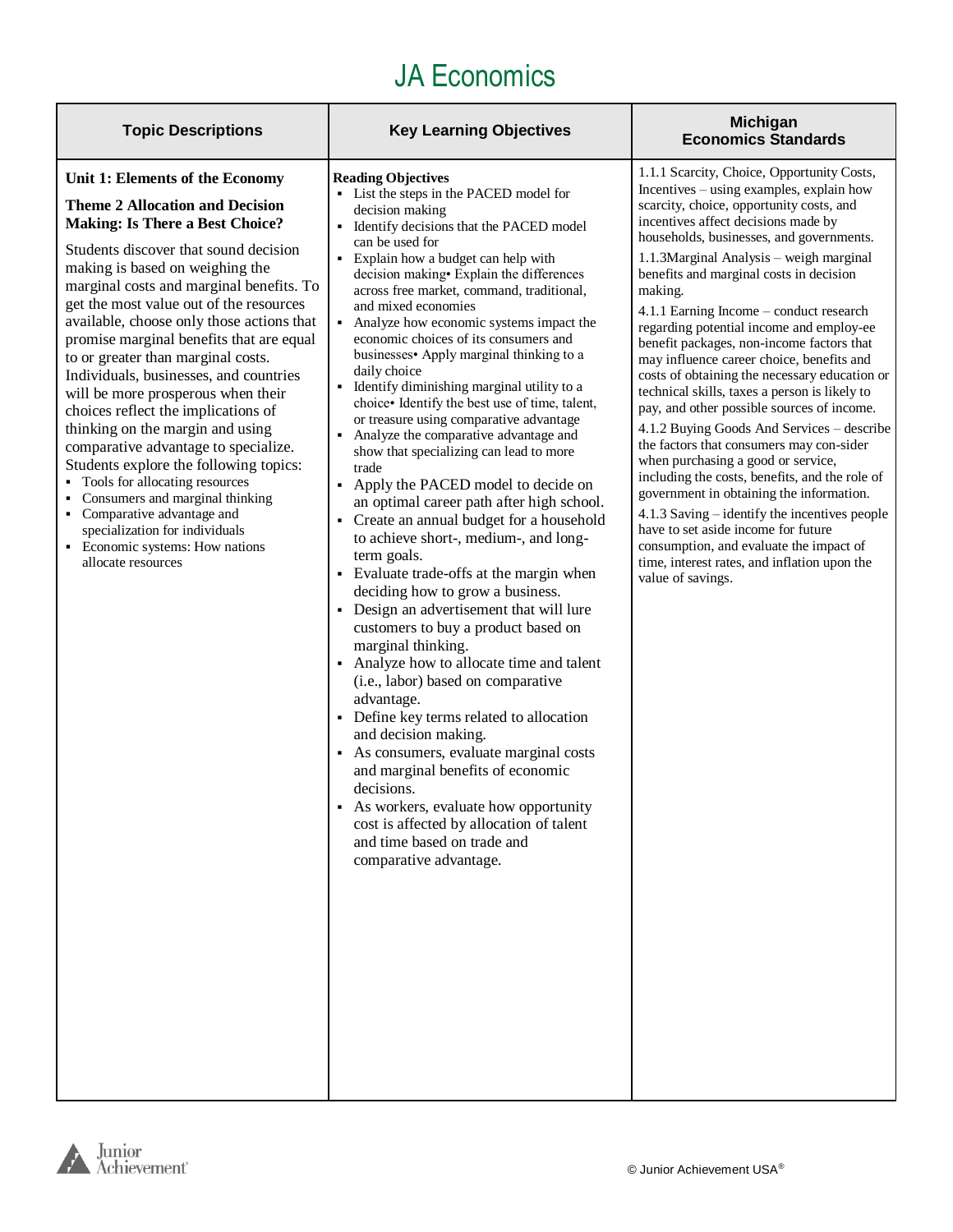| <b>Topic Descriptions</b><br><b>Key Learning Objectives</b>                                                                                                                                                                                                                                                                                                                                                                                                                                                                                                                                                                                                                                                                                                                                                                                                                                                                                                                                                                                                                                                                                                                                                                                                                                                                                                                                                                                                                                                                                                                                                                                                                                                                                                                                                                                                                                                                                                                                                                                                                                                                                                                                                                                                                                                                                                                                                                                                                                                                                                                                                                                                                                                                        | <b>Michigan Economics Standards</b>                                                                                                                                                                                                                                        |
|------------------------------------------------------------------------------------------------------------------------------------------------------------------------------------------------------------------------------------------------------------------------------------------------------------------------------------------------------------------------------------------------------------------------------------------------------------------------------------------------------------------------------------------------------------------------------------------------------------------------------------------------------------------------------------------------------------------------------------------------------------------------------------------------------------------------------------------------------------------------------------------------------------------------------------------------------------------------------------------------------------------------------------------------------------------------------------------------------------------------------------------------------------------------------------------------------------------------------------------------------------------------------------------------------------------------------------------------------------------------------------------------------------------------------------------------------------------------------------------------------------------------------------------------------------------------------------------------------------------------------------------------------------------------------------------------------------------------------------------------------------------------------------------------------------------------------------------------------------------------------------------------------------------------------------------------------------------------------------------------------------------------------------------------------------------------------------------------------------------------------------------------------------------------------------------------------------------------------------------------------------------------------------------------------------------------------------------------------------------------------------------------------------------------------------------------------------------------------------------------------------------------------------------------------------------------------------------------------------------------------------------------------------------------------------------------------------------------------------|----------------------------------------------------------------------------------------------------------------------------------------------------------------------------------------------------------------------------------------------------------------------------|
| <b>Reading Objectives:</b><br>Unit 1: Elements of the Economy<br>• Use the profit equation to calculate profits.<br>Theme 3 Business Decisions<br>scarcity, choice, opportunity costs, and<br>Identify factors that affect revenue and cost<br>incentives affect decisions made by<br>and explain how businesses respond to<br>Students discover that a businesses'<br>changes.<br>success stems from continually satisfying<br>• List strategies for increasing profit.<br>their own consumers. Businesses are<br>• Explain how producers use marginal<br>benefits and marginal costs in decision<br>rewarded for doing so through a steady<br>analysis to make sound choices.<br>making.<br>stream of profits. These profits allow<br>• Interpret price signals from the perspectives<br>them to produce more or invest their<br>of the producer and the consumer.<br>profits. Economic reasoning and marginal<br>Associate different price signals with<br>٠<br>they serve in a market economy.<br>different market conditions.<br>analysis help business owners make<br>• Use economic profit to determine best<br>sound production and investment choices.<br>production alternatives.<br>Students explore the following topics:<br>• Calculate profit margin and explain its<br>Why be in business?<br>importance.<br><b>Business behavior</b><br>• Connect the promise of profits to rewards<br>What to sell?<br>associated with ethical behavior.<br>Economic goals in the market<br>• Explain how businesses benefit from<br>economy.<br>specialization and trade.<br>• Analyze opportunity costs to determine<br>comparative advantage.<br>• List ways that trade benefits the consumer.<br>• List seven goals of the market economy.<br>• Explain how the goals in a market economy<br>relate to consumers, businesses, and<br>government.<br>Hands - On Objectives:<br>• Examine how changes in revenue and costs<br>affect profits and analyze how a business<br>can respond to increased competition.<br>• Create a pitch to lenders<br>• Analyze price signals reflecting changes in<br>consumer demand<br>• Analyze the impact of laws, regulations, and<br>subsidies on business decisions and<br>consumer demand.<br>• Make connections among different<br>economic goals in a market economy<br>Define key terms related to businesses and<br>free enterprise.<br>Analyze how businesses respond to<br>٠<br>incentives.<br>• Explain how producers use marginal<br>analysis.<br>• Explain how businesses use price signals<br>and profit margins to make decisions.<br>• Explain how businesses stay competitive.<br>• Explain why businesses specialize and how<br>they benefit from specialization and trade. | 1.1.1 Scarcity, Choice, Opportunity Costs,<br>Incentives – using examples, explain how<br>households, businesses, and governments.<br>1.1.3 Marginal Analysis – weigh marginal<br>1.2.1 Institutions – describe the roles of<br>various economic institutions and purposes |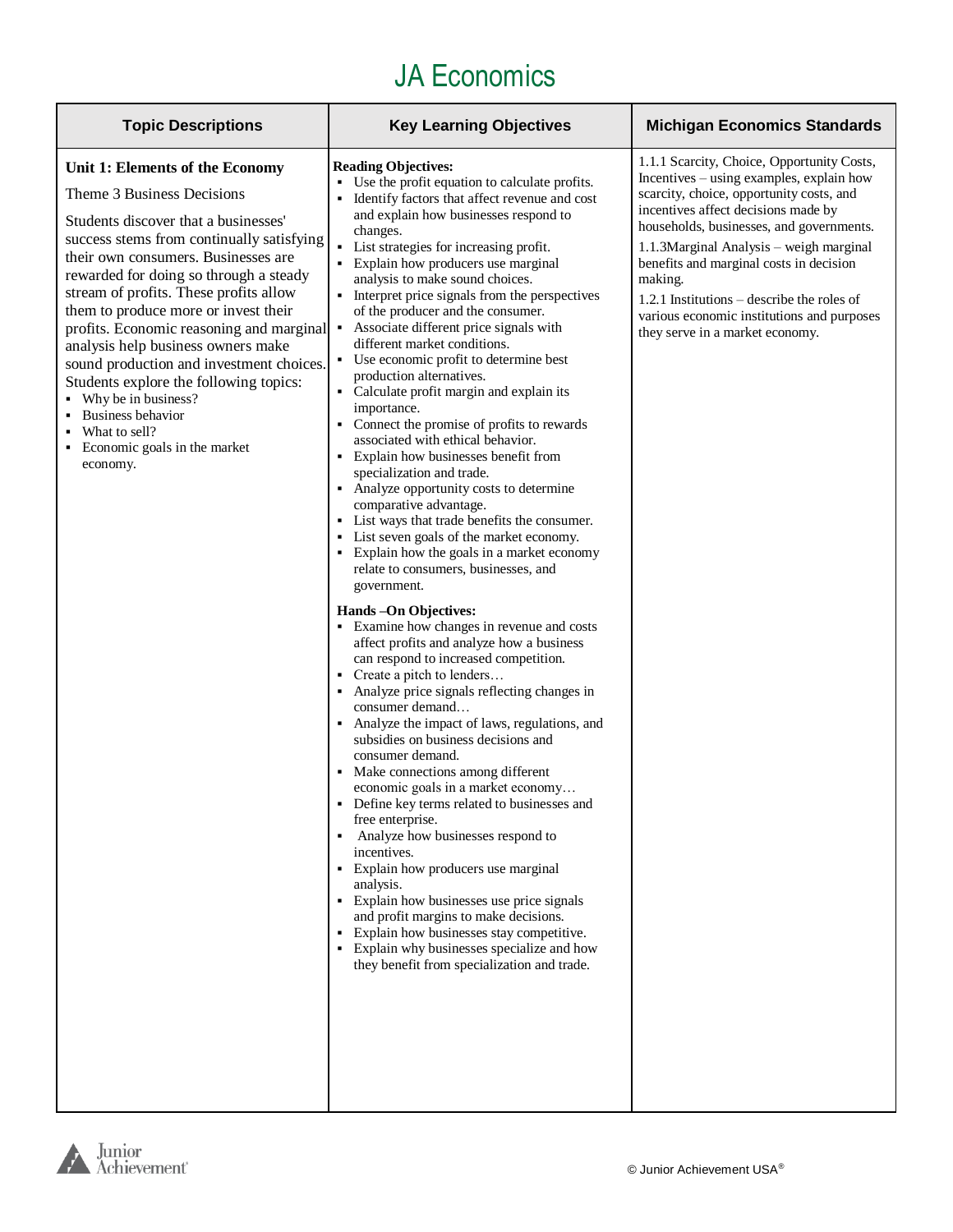| <b>Topic Descriptions</b>                                                                                                                                                                                                                                                                                                                                                                                                                                                                                                                                                                                                                                                                                                                              | <b>Key Learning Objectives</b>                                                                                                                                                                                                                                                                                                                                                                                                                                                                                                                                                                                                                                                                                                                                                                                                                                                                                                                                                                                                                                                                                                                                                                                                                                                                                                                                                                                                                                                                                                                                                                                                                                                                                                                                                                                                                                                                                                                                                                                     | <b>Michigan Economics Standards</b>                                                                                                                                                     |
|--------------------------------------------------------------------------------------------------------------------------------------------------------------------------------------------------------------------------------------------------------------------------------------------------------------------------------------------------------------------------------------------------------------------------------------------------------------------------------------------------------------------------------------------------------------------------------------------------------------------------------------------------------------------------------------------------------------------------------------------------------|--------------------------------------------------------------------------------------------------------------------------------------------------------------------------------------------------------------------------------------------------------------------------------------------------------------------------------------------------------------------------------------------------------------------------------------------------------------------------------------------------------------------------------------------------------------------------------------------------------------------------------------------------------------------------------------------------------------------------------------------------------------------------------------------------------------------------------------------------------------------------------------------------------------------------------------------------------------------------------------------------------------------------------------------------------------------------------------------------------------------------------------------------------------------------------------------------------------------------------------------------------------------------------------------------------------------------------------------------------------------------------------------------------------------------------------------------------------------------------------------------------------------------------------------------------------------------------------------------------------------------------------------------------------------------------------------------------------------------------------------------------------------------------------------------------------------------------------------------------------------------------------------------------------------------------------------------------------------------------------------------------------------|-----------------------------------------------------------------------------------------------------------------------------------------------------------------------------------------|
| Unit 1: Elements of the Economy<br><b>1.4 Entrepreneurship and Business</b><br>Students discover that the entrepreneurial<br>path requires continual decision making<br>around how to make effective use of<br>scarce resources. Discovering the right<br>price is one of many decisions an<br>entrepreneur is going to have to make to<br>begin and grow a startup. Entrepreneurs<br>must make continuous decisions about<br>whether to stay on the current path and<br>persevere or pivot and turn in another<br>direction where the opportunity cost is<br>lower.<br>Students explore the following topics:<br>• Recipe for a successful business<br>startup<br>• Information-based decisions<br>Single business life cycle<br>• Business ownership | <b>Reading Objectives:</b><br>• Recognize the basis of entrepreneurship is<br>adding value, filling a need, or solving a<br>problem.<br>• Identify the key characteristics of<br>entrepreneurs.<br>• Recognize the three factors that influence<br>entrepreneurial success.<br>Recognize the types of information-based<br>٠.<br>decisions entrepreneurs make to launch and<br>improve a business.<br>• Explain why a new, innovative product or<br>service generates a higher price and profit.<br>• Describe the effect of competition on price<br>as new sellers enter the market.<br>Identify the stages of a single business life<br>٠<br>cycle.<br>• Explain the effect innovation has as a<br>disruptor in a business's life cycle.<br>Identify the short-term negative effects of<br>٠<br>innovation.<br>Recognize the importance of small<br>٠<br>businesses in the U.S. economy.<br>• Identify the three major types of business<br>organization.<br>• Compare advantages and disadvantages of<br>types of business organization.<br>Define a stockholder and bondholder.<br>Identify the ways in which stockholders can<br>٠<br>realize capital gains, dividends, and capital<br>losses.<br><b>Hands on Objectives:</b><br>• Identify the ways in which bondholders are<br>repaid, how they earn interest income, and<br>the risks they face.<br>Analyze how changes in the production of<br>٠<br>goods and services affects the markets for<br>labor and goods and services as well as the<br>household consumer.<br>Evaluate how innovations in automated<br>processes can lead to creative destruction<br>and then examine how the labor market<br>might adjust to such innovations.<br>• Determine the best business structure for a<br>company and explain the risks and rewards<br>of that choice.<br>• Participate in a competitive simulation<br>where groups invest in stocks and bonds to<br>see who invests most wisely.<br>• Define key terms related to businesses and<br>free enterprise. | 1.1.2 Entrepreneurship – analyze the risks<br>and rewards of entrepreneurship and<br>associate the functions of entrepreneurs with<br>alleviating problems associated with<br>scarcity. |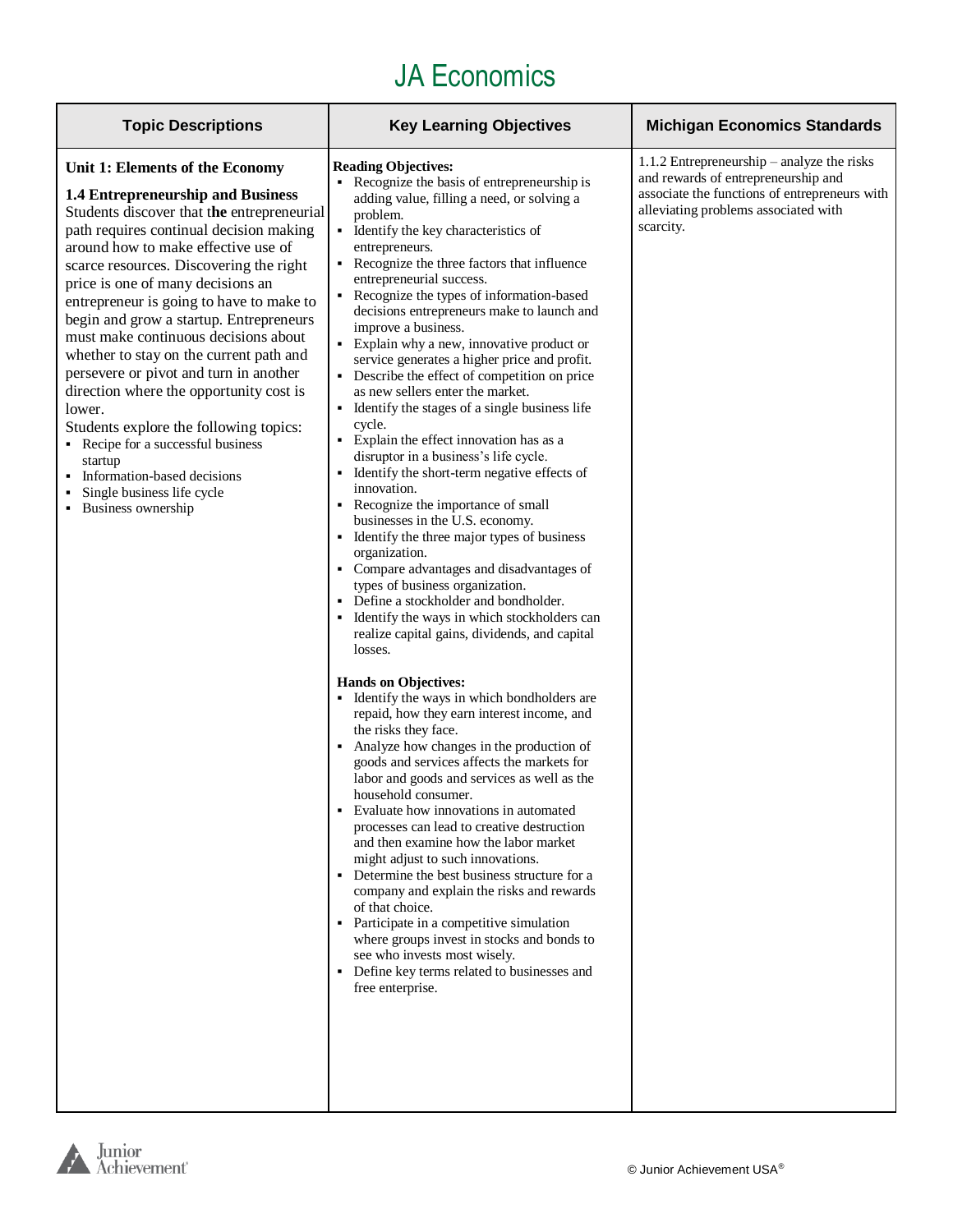| <b>Topic Descriptions</b>                                                                                                                                                                                                                                                                                                           | <b>Key Learning Objectives</b>                                                                                                                                                                                  | <b>Economics Standards</b>                                                                                                                                                                                                                                                                                                                                                                                                                                                                                                                                                                                                                                                                                                                                                                                                                                                                                                                                                                  |
|-------------------------------------------------------------------------------------------------------------------------------------------------------------------------------------------------------------------------------------------------------------------------------------------------------------------------------------|-----------------------------------------------------------------------------------------------------------------------------------------------------------------------------------------------------------------|---------------------------------------------------------------------------------------------------------------------------------------------------------------------------------------------------------------------------------------------------------------------------------------------------------------------------------------------------------------------------------------------------------------------------------------------------------------------------------------------------------------------------------------------------------------------------------------------------------------------------------------------------------------------------------------------------------------------------------------------------------------------------------------------------------------------------------------------------------------------------------------------------------------------------------------------------------------------------------------------|
| <b>Unit 1 Project: Budget Economics</b><br>Students conduct research about possible<br>future income and expenses to create a<br>working budget and then analyze the<br>economics of the budget. Students will<br>identify the impact of scarcity on personal<br>finances and reflect on the opportunity costs<br>of their choices. | <b>Objectives:</b><br>• Use a budgeting process to create a future<br>budget<br>• Analyze the economics of a personal budget                                                                                    | 1.1.1 Scarcity, Choice, Opportunity Costs,<br>Incentives - using examples, explain how<br>scarcity, choice, opportunity costs, and<br>incentives affect decisions made by<br>households, businesses, and governments.<br>4.1.1 Earning Income – conduct research<br>regarding potential income and employee<br>benefit packages, non-income factors that<br>may influence career choice, benefits and<br>costs of obtaining the necessary education or<br>technical skills, taxes a person is likely to<br>pay, and other possible sources of income.<br>4.1.2 Buying Goods And Services - describe<br>the factors that consumers may con-sider<br>when purchasing a good or service,<br>including the costs, benefits, and the role of<br>government in obtaining the information.<br>4.1.3 Saving – identify the incentives people<br>have to set aside income for future<br>consumption, and evaluate the impact of<br>time, interest rates, and inflation upon the<br>value of savings. |
| Unit 1 Case Study: Scarcity and Business<br><b>Decisions</b><br>Students consider a personal example and then<br>a business example of the challenges created<br>by scarcity when a group has to work together<br>to determine how to make the best use of time,<br>talent, and treasure                                            | <b>Objectives:</b><br>• Use economic reasoning to analyze<br>opportunity costs and make budget<br>decisions<br>• Practice nominal group technique to make a<br>group decision<br>• Explain why scarcity matters | .1.1 Scarcity, Choice, Opportunity Costs,<br>Incentives – using examples, explain how<br>scarcity, choice, opportunity costs, and<br>incentives affect decisions made by<br>households, businesses, and governments.                                                                                                                                                                                                                                                                                                                                                                                                                                                                                                                                                                                                                                                                                                                                                                        |

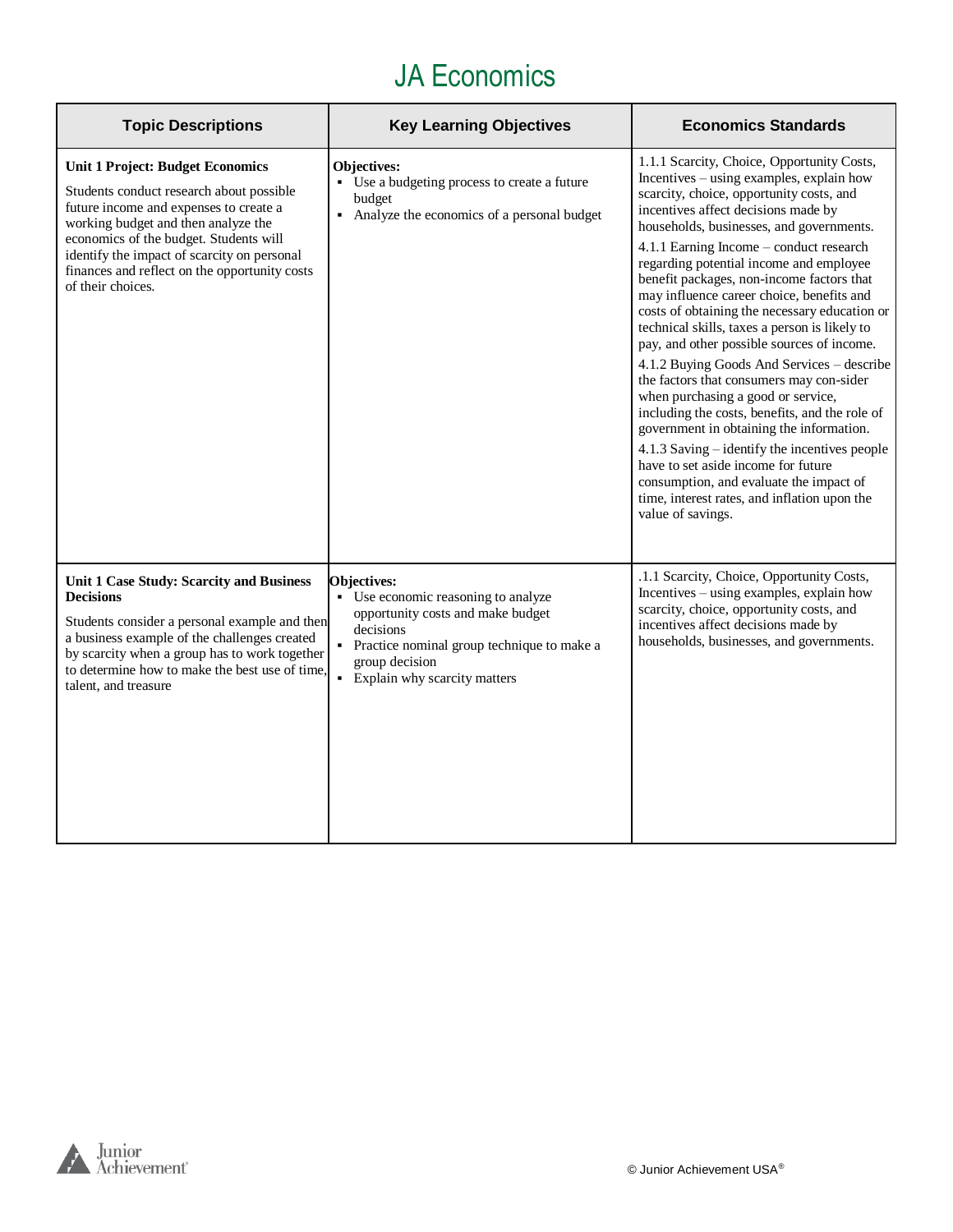| <b>Topic Descriptions</b>                                                                                                                                                                                                                                                                                                                                                                                           | <b>Key Learning Objectives</b>                                                                                                                                                                                                                                                                                                                                                                                                                                                                                                                                                                                                                                                                                                                                                                                                                                                                                                                                                                                                                                                                                                                                                                                                                                                                                                                                                                                                                                                                                                                                                                                                                                                                                                              | <b>Michigan Economics Standards</b>                                                                                                                                                                                                                                                                                                                                                                                                                                                                                                                                      |
|---------------------------------------------------------------------------------------------------------------------------------------------------------------------------------------------------------------------------------------------------------------------------------------------------------------------------------------------------------------------------------------------------------------------|---------------------------------------------------------------------------------------------------------------------------------------------------------------------------------------------------------------------------------------------------------------------------------------------------------------------------------------------------------------------------------------------------------------------------------------------------------------------------------------------------------------------------------------------------------------------------------------------------------------------------------------------------------------------------------------------------------------------------------------------------------------------------------------------------------------------------------------------------------------------------------------------------------------------------------------------------------------------------------------------------------------------------------------------------------------------------------------------------------------------------------------------------------------------------------------------------------------------------------------------------------------------------------------------------------------------------------------------------------------------------------------------------------------------------------------------------------------------------------------------------------------------------------------------------------------------------------------------------------------------------------------------------------------------------------------------------------------------------------------------|--------------------------------------------------------------------------------------------------------------------------------------------------------------------------------------------------------------------------------------------------------------------------------------------------------------------------------------------------------------------------------------------------------------------------------------------------------------------------------------------------------------------------------------------------------------------------|
| <b>Unit 2: Markets</b><br><b>2.1 Consumers Rule</b><br>Students learn about the economic term<br>demand and investigate how economic<br>demand explains how consumers<br>influence the market, letting producers<br>know what they want and are willing to<br>buy. Students explore the following<br>topics:<br>Price-Allocation System<br>Law of Demand<br>The Demand Curve<br><b>Consumer Demand Changes</b><br>٠ | <b>Reading Objectives:</b><br>• Explain how the price consumers are<br>willing to pay and producers' costs create a<br>price-allocation system in market<br>economies.<br>• Identify the conditions that would allow for<br>both buyers and sellers to benefit from an<br>exchange.<br>• Identify the effect of diminishing marginal<br>utility on the price consumers are willing to<br>pay for a good or service.<br>• Summarize the law of demand.<br>• Use the law of demand to predict changes in<br>price and quantity demanded.<br>• Use the substitution and income effects to<br>explain the law of demand.<br>• Differentiate between quantity demanded<br>and demand.<br>• Explain how to graph a demand curve.<br>• Discuss market demand and demand<br>elasticity.<br>• Identify the factors that shift demand.<br>• Evaluate how a change in a demand shifter<br>will impact consumer demand.<br><b>Hands On Objectives:</b><br>• Compete with other businesses to stimulate<br>demand, knowing that consumers face<br>diminishing marginal utility.<br>• Graph demand curves.<br>• Hypothesize whether consumer demand is<br>likely to be inelastic or elastic when the<br>prices for a variety of goods and services<br>change and then analyze the reasons why.<br>• Hypothesize whether consumer demand is<br>likely to be inelastic or elastic when the<br>prices for a variety of goods and services<br>change and then analyze the reasons why<br>• Develop a concept map that shows the<br>connections among the key concepts related<br>to how consumers affect what is available in<br>the market.<br>• Define key terms related to consumer<br>behavior.<br>• Analyze the factors related to consumer<br>behavior. | 1.1.3Marginal Analysis - weigh marginal<br>benefits and marginal costs in decision<br>making.<br>1.3.1 Supply And Demand – use the laws of<br>supply and demand to explain house-hold<br>and business behavior.<br>1.3.2 Price, Equilibrium, Elasticity, and<br>Incentives – analyze how prices change<br>through the interaction of buyers and sellers<br>in a market, including the role of sup-ply,<br>demand, equilibrium, and elasticity, and<br>explain how incentives (monetary and non-<br>monetary) affect choices of households and<br>economic organizations. |
|                                                                                                                                                                                                                                                                                                                                                                                                                     |                                                                                                                                                                                                                                                                                                                                                                                                                                                                                                                                                                                                                                                                                                                                                                                                                                                                                                                                                                                                                                                                                                                                                                                                                                                                                                                                                                                                                                                                                                                                                                                                                                                                                                                                             |                                                                                                                                                                                                                                                                                                                                                                                                                                                                                                                                                                          |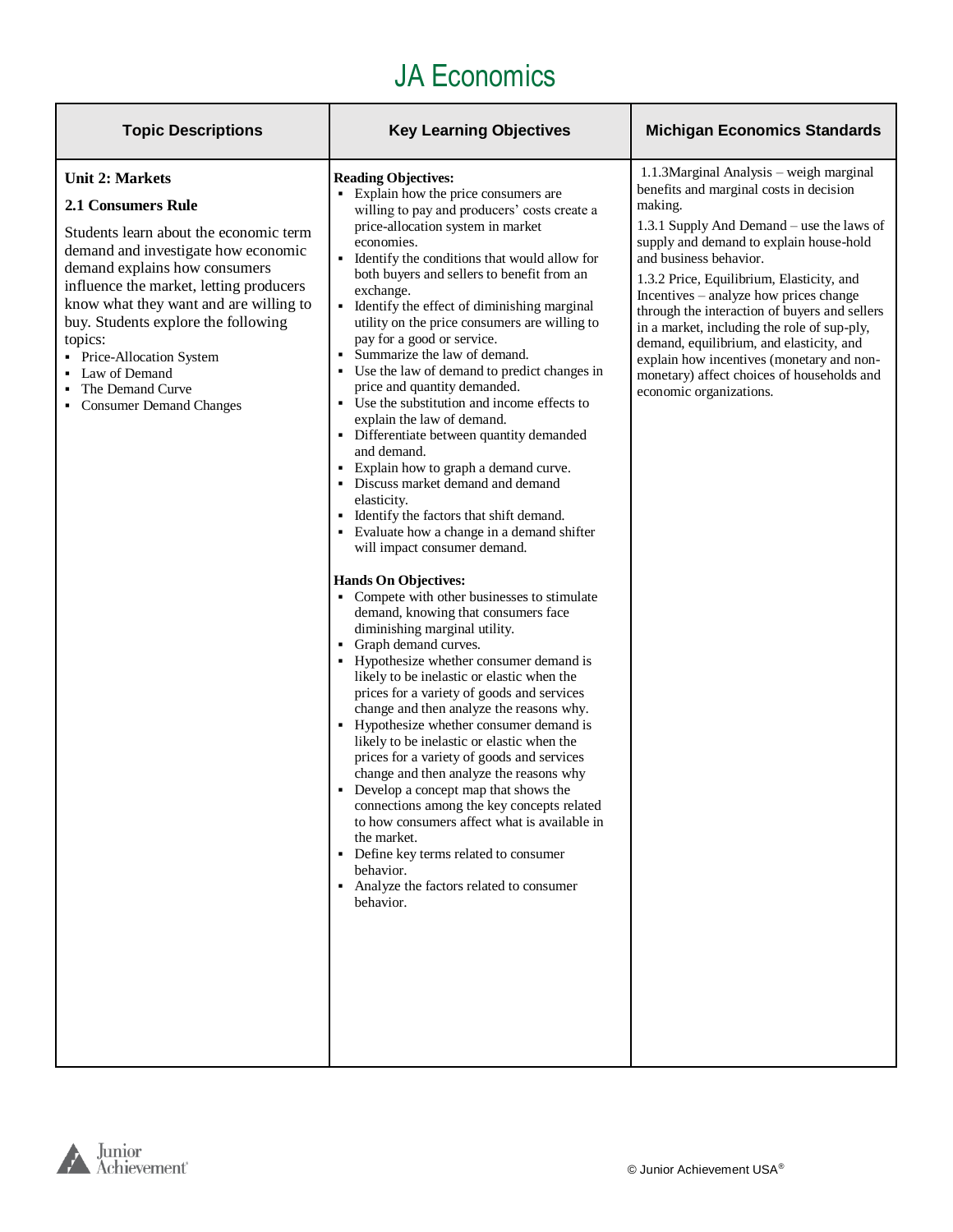| <b>Topic Descriptions</b>                                                                                                                                                                                                                                                                                                                                                                        | <b>Key Learning Objectives</b>                                                                                                                                                                                                                                                                                                                                                                                                                                                                                                                                                                                                                                                                                                                                                                                                                                                                                                                                                                                                                                                                                                                                                                                                                                                                                                                                                                                                                                                                                                                                                                                                                                                                                                                                                                                   | <b>Michigan Economics Standards</b>                                                                                                                                                                                                                                                                                                                                                                                                                                                                                                                                                                                                                                                                                                                                                                                                                                                                                                                                                                                                                                                            |
|--------------------------------------------------------------------------------------------------------------------------------------------------------------------------------------------------------------------------------------------------------------------------------------------------------------------------------------------------------------------------------------------------|------------------------------------------------------------------------------------------------------------------------------------------------------------------------------------------------------------------------------------------------------------------------------------------------------------------------------------------------------------------------------------------------------------------------------------------------------------------------------------------------------------------------------------------------------------------------------------------------------------------------------------------------------------------------------------------------------------------------------------------------------------------------------------------------------------------------------------------------------------------------------------------------------------------------------------------------------------------------------------------------------------------------------------------------------------------------------------------------------------------------------------------------------------------------------------------------------------------------------------------------------------------------------------------------------------------------------------------------------------------------------------------------------------------------------------------------------------------------------------------------------------------------------------------------------------------------------------------------------------------------------------------------------------------------------------------------------------------------------------------------------------------------------------------------------------------|------------------------------------------------------------------------------------------------------------------------------------------------------------------------------------------------------------------------------------------------------------------------------------------------------------------------------------------------------------------------------------------------------------------------------------------------------------------------------------------------------------------------------------------------------------------------------------------------------------------------------------------------------------------------------------------------------------------------------------------------------------------------------------------------------------------------------------------------------------------------------------------------------------------------------------------------------------------------------------------------------------------------------------------------------------------------------------------------|
| <b>Unit 2: Markets</b><br><b>2.2 Producers Provide</b><br>How do producers and consumers<br>negotiate price with each other?<br>Students learn about the economic term<br>supply as they examine the effect<br>producers have in the market. Students<br>explore the following topics:<br>• Supply Boot Camp<br>• Supply Shifters<br>Market-Clearing Price<br>• Competition and Market Structure | <b>Reading Objectives:</b><br>Summarize the law of supply.<br>Use the law of supply to predict market<br>prices<br>Explain how to graph a supply curve.<br>Differentiate between quantity supplied and<br>supply<br>• Evaluate the change in supply resulting<br>from a change in a supply shifter<br>Identify the six key shifters in supply<br>Explain elasticity of supply<br>Explain market equilibrium<br>٠<br>Define surplus and shortage<br>Explain how a market reaches equilibrium<br>٠<br>• Describe the characteristics of the four<br>market structures<br>Recognize the traits that determine market<br>structure<br>• Evaluate the benefits and costs of<br>alternative market structures<br>Define price controls, price ceilings, and<br>price floors<br>Differentiate price ceilings from price floors<br>Evaluate the benefits of price ceilings and<br>price floors<br><b>Hands-On Objectives:</b><br>Evaluate the optimal goods to supply ratio<br>Predict how supply curves will shift given<br>changes in various costs and policies<br>Determine how a business owner would<br>change supply in response to a change in<br>the price consumers are willing and able to<br>pay for their goods<br>Understand the role sellers and buyers play<br>in determining the market-clearing price of<br>a good<br>• Evaluate the impact of firms operating in<br>different market structures<br>Examine various policy options available to<br>a city council debating how to revitalize<br>downtown areas<br>Construct a concept map<br>• Explain demand, supply, and market<br>equilibrium<br>Define key terms related to how producers<br>and consumers negotiate price with each<br>other<br>Analyze the factors that affect how<br>producers and consumers negotiate price<br>with each other | 1.1.3Marginal Analysis - weigh marginal<br>benefits and marginal costs in decision<br>making.<br>1.2.2 Market Structures – identify the<br>characteristics of perfect competition,<br>monopolistic competition, oligopoly, and<br>monopoly market structures.<br>1.3.1 Supply And Demand – use the laws of<br>supply and demand to explain house-hold<br>and business behavior.<br>1.3.2 Price, Equilibrium, Elasticity, and<br>Incentives - analyze how prices change<br>through the interaction of buyers and sellers<br>in a market, including the role of supply,<br>demand, equilibrium, and elasticity, and<br>explain how incentives (monetary and non-<br>monetary) affect choices of households and<br>economic organizations.<br>1.4.6Price Controls – analyze the impact of<br>price ceilings and price floors on the quantity<br>of a good or service supplied and demanded<br>in a market.<br>3.1.3 Comparing Economic Systems -<br>compare and contrast the characteristics,<br>advantages, and disadvantages of traditional,<br>command, market, and mixed economic<br>systems. |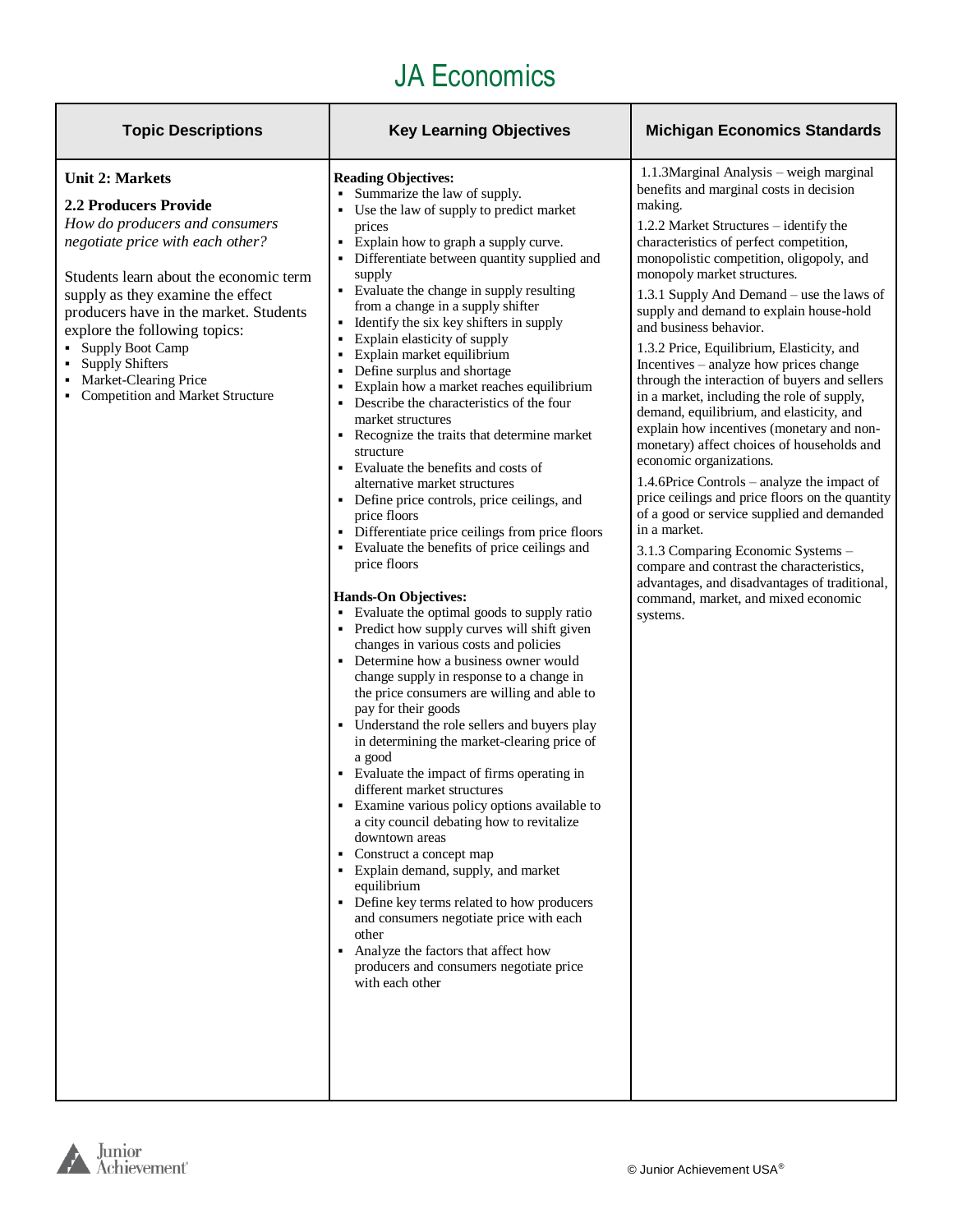| <b>Topic Descriptions</b>                                                                                                                                                                                                                                                                                                                                                                                                                                                                                                                                                            | <b>Key Learning Objectives</b>                                                                                                                                                                                                                                                                                                                                                                                                                                                                                                                                                                                                                                                                                                                                                                                                                                                                                                                                                                                                                                                                                                                                                                                                                                                                                                                                                                                                                                                                                                                                                                                                                                                                                                                                                                                | <b>Michigan Economics Standards</b>                                                                                                                                                                                                                                                                                                                                                                                                                 |
|--------------------------------------------------------------------------------------------------------------------------------------------------------------------------------------------------------------------------------------------------------------------------------------------------------------------------------------------------------------------------------------------------------------------------------------------------------------------------------------------------------------------------------------------------------------------------------------|---------------------------------------------------------------------------------------------------------------------------------------------------------------------------------------------------------------------------------------------------------------------------------------------------------------------------------------------------------------------------------------------------------------------------------------------------------------------------------------------------------------------------------------------------------------------------------------------------------------------------------------------------------------------------------------------------------------------------------------------------------------------------------------------------------------------------------------------------------------------------------------------------------------------------------------------------------------------------------------------------------------------------------------------------------------------------------------------------------------------------------------------------------------------------------------------------------------------------------------------------------------------------------------------------------------------------------------------------------------------------------------------------------------------------------------------------------------------------------------------------------------------------------------------------------------------------------------------------------------------------------------------------------------------------------------------------------------------------------------------------------------------------------------------------------------|-----------------------------------------------------------------------------------------------------------------------------------------------------------------------------------------------------------------------------------------------------------------------------------------------------------------------------------------------------------------------------------------------------------------------------------------------------|
| <b>Unit 2: Markets</b><br>2.3 Economic Growth<br>What makes economic growth possible?<br>Students explore how consumers and<br>business owners need each other as they<br>focus on economic growth and what<br>makes growth possible. They learn about<br>the specific foundational elements needed<br>in a society to allow for economic growth<br>and general wealth, including the<br>following:<br>• Rule of law and property rights<br>• Competition drives growth<br>• Human and physical capital and<br>financial markets<br>• Entrepreneurship and technological<br>advances | <b>Reading Objectives:</b><br>Describe how the rule of law supports<br>economic growth<br>Explain how fair courts support rule of law<br>٠<br>and property rights<br>Recognize three ways in which private<br>property supports economic growth<br>• List the benefits brought about by<br>competition<br>Define creative destruction and explain how<br>it contributes to economic growth<br>• Describe how free trade opens opportunities<br>for economic growth.<br>Identify types of capital that businesses use<br>to produce goods and services<br>• Explain how economic growth is influenced<br>by investments in human and physical<br>capital<br>Describe the role of financial markets in a<br>growing economy<br>Assess the role of entrepreneurship in<br>economic growth and prosperity<br>• Describe how technological innovation<br>increases productivity<br>• Explain how technology advancement<br>stimulates economic growth<br>Describe how limited government helps<br>people prosper<br>Identify how the government determines<br>what to tax<br>• Recognize the different types of taxes<br><b>Hands-On Objectives:</b><br>• Analyze the importance of establishing<br>property rights.<br>Predict results of boundary disputes<br>Analyze the impact of competition in<br>٠<br>specific industries<br>Identify the country of origin for common<br>items and analyze the comparative<br>advantage of making the product there<br>Analyze how improvements in human and<br>physical capital contribute to productivity<br>• Determine what human capital is needed for<br>success in a specific career choice<br>Analyze how innovation causes creative<br>destruction<br>• Determine the most effective tax policy to<br>achieve specific national goals.<br>Construct a concept map | 2.2.1 Government Involvement in the<br>Economy - evaluate the three<br>macroeconomic goals of an economic system<br>(stable prices, low unemployment, and<br>economic growth).<br>2.2.2 Government Revenue and Services -<br>evaluate the ways in which the federal<br>government generates revenue on<br>consumption, income, and wealth, and uses<br>that revenue to supply government services<br>and public goods, and protect property rights. |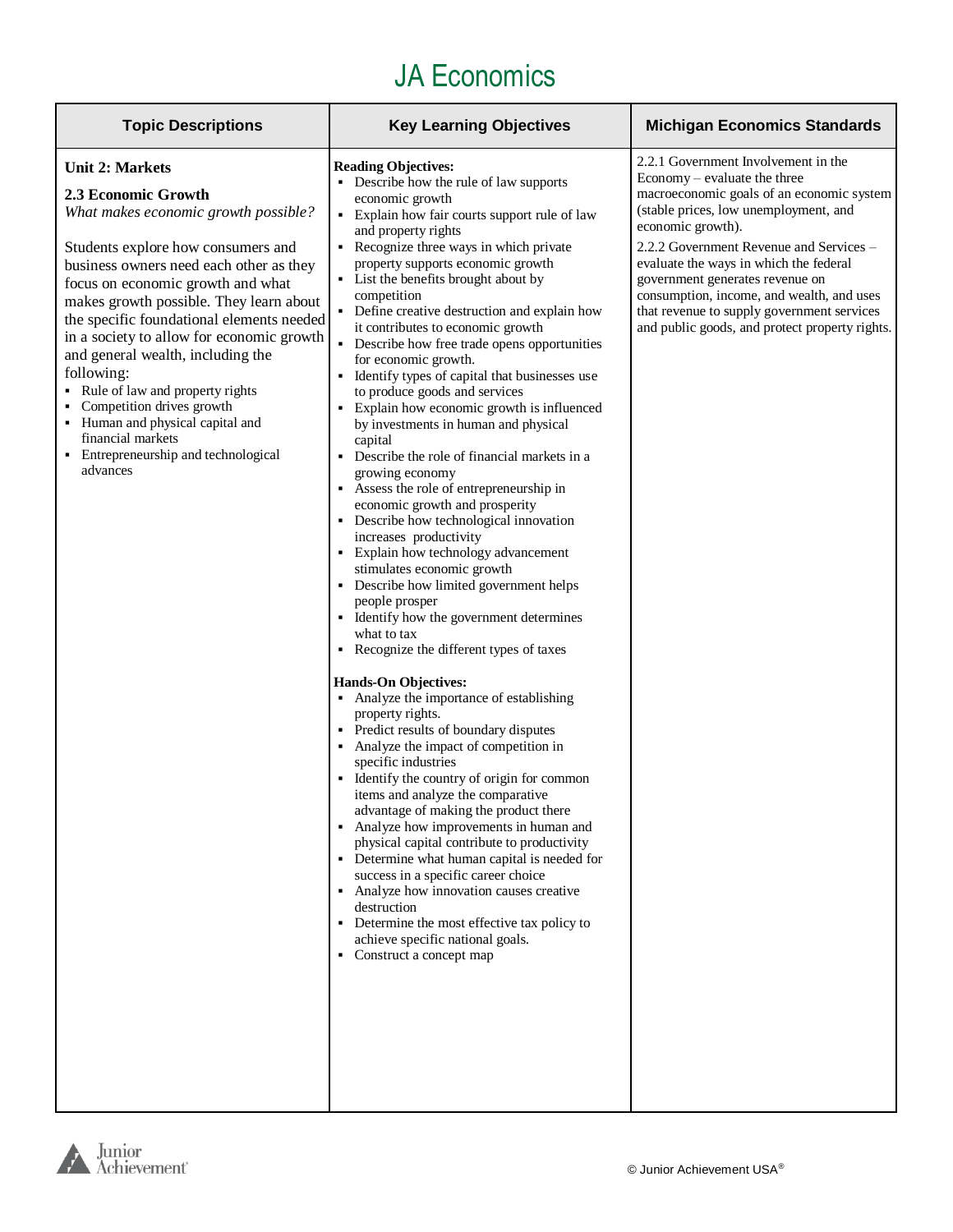| <b>Topic Descriptions</b>                                                                                                                                                                                                                                                                                                                                                                                                                                                                                                                               | <b>Key Learning Objectives</b>                                                                                                                                                                                                                                                                                                                                                                                                                                                                                                                                                                                                                                                                                                                                                                                                                                                                                                                                                                                                                                                                                                                                                                                                                                                                                                                                                    | <b>Michigan Economics Standards</b>                                                                                                                                                                                                                                                                                                                                                                                                                                                                                                                                                                    |
|---------------------------------------------------------------------------------------------------------------------------------------------------------------------------------------------------------------------------------------------------------------------------------------------------------------------------------------------------------------------------------------------------------------------------------------------------------------------------------------------------------------------------------------------------------|-----------------------------------------------------------------------------------------------------------------------------------------------------------------------------------------------------------------------------------------------------------------------------------------------------------------------------------------------------------------------------------------------------------------------------------------------------------------------------------------------------------------------------------------------------------------------------------------------------------------------------------------------------------------------------------------------------------------------------------------------------------------------------------------------------------------------------------------------------------------------------------------------------------------------------------------------------------------------------------------------------------------------------------------------------------------------------------------------------------------------------------------------------------------------------------------------------------------------------------------------------------------------------------------------------------------------------------------------------------------------------------|--------------------------------------------------------------------------------------------------------------------------------------------------------------------------------------------------------------------------------------------------------------------------------------------------------------------------------------------------------------------------------------------------------------------------------------------------------------------------------------------------------------------------------------------------------------------------------------------------------|
| <b>Unit 2: Markets</b><br>2.4 Economic Systems and Structures<br>What happens when government expands<br>its influence in market decisions?<br>Students take a deeper look at how<br>different economic systems influence<br>their daily lives. They will consider the<br>question, "What happens when<br>government expands its influence in<br>market decisions?" as they learn about<br>the following topics:<br>• Economic systems and the market<br>• Government versus market-based<br>decisions<br>• Government and growth<br>• Economic freedom | <b>Reading Objectives:</b><br>• Differentiate between a command economy,<br>a free market economy, and a mixed<br>economy.<br>• Evaluate efficiency, growth, and prosperity<br>possibilities in each system.<br>• Compare and contrast how the government<br>and market makes decisions about<br>resources.<br>• Analyze the incentives and interactions of<br>voters, politicians, and bureaucrats.<br>• Describe economic freedom.<br>Recognize factors that influence a country's<br>level of economic freedom.<br><b>Hands-On Objectives:</b><br>• Hypothesize why there are no pure market<br>economies in the world today.<br>• Evaluate how limited government<br>intervention in a market economy can have<br>a positive effect.<br>• Create and perform an advertisement for an<br>event based on the principles of a command<br>or market economy.<br>• Analyze how market economies have come<br>to exist within North Korea's command<br>economy.<br>• Analyze how scarcity and competition<br>influence decision making in the<br>government<br>• Explore the level of economic freedom in<br>various countries and make<br>recommendations on how to increase it.<br>• Define key terms related to economic<br>systems and structures.<br>• Compare economic systems and structures<br>and evaluate how limited government<br>intervention affects market outcomes. | 1.2.2 Market Structures – identify the<br>characteristics of perfect competition,<br>monopolistic competition, oligopoly, and<br>monopoly market structures.<br>2.2.3 Fiscal Policy and its Consequences -<br>analyze the consequences (intended and<br>unintended) of using various tax and<br>spending policies to achieve macroeconomic<br>goals of stable prices, low unemployment,<br>and economic growth.<br>3.1.3 Comparing Economic Systems -<br>compare and contrast the characteristics,<br>advantages, and disadvantages of traditional,<br>command, market, and mixed economic<br>systems. |

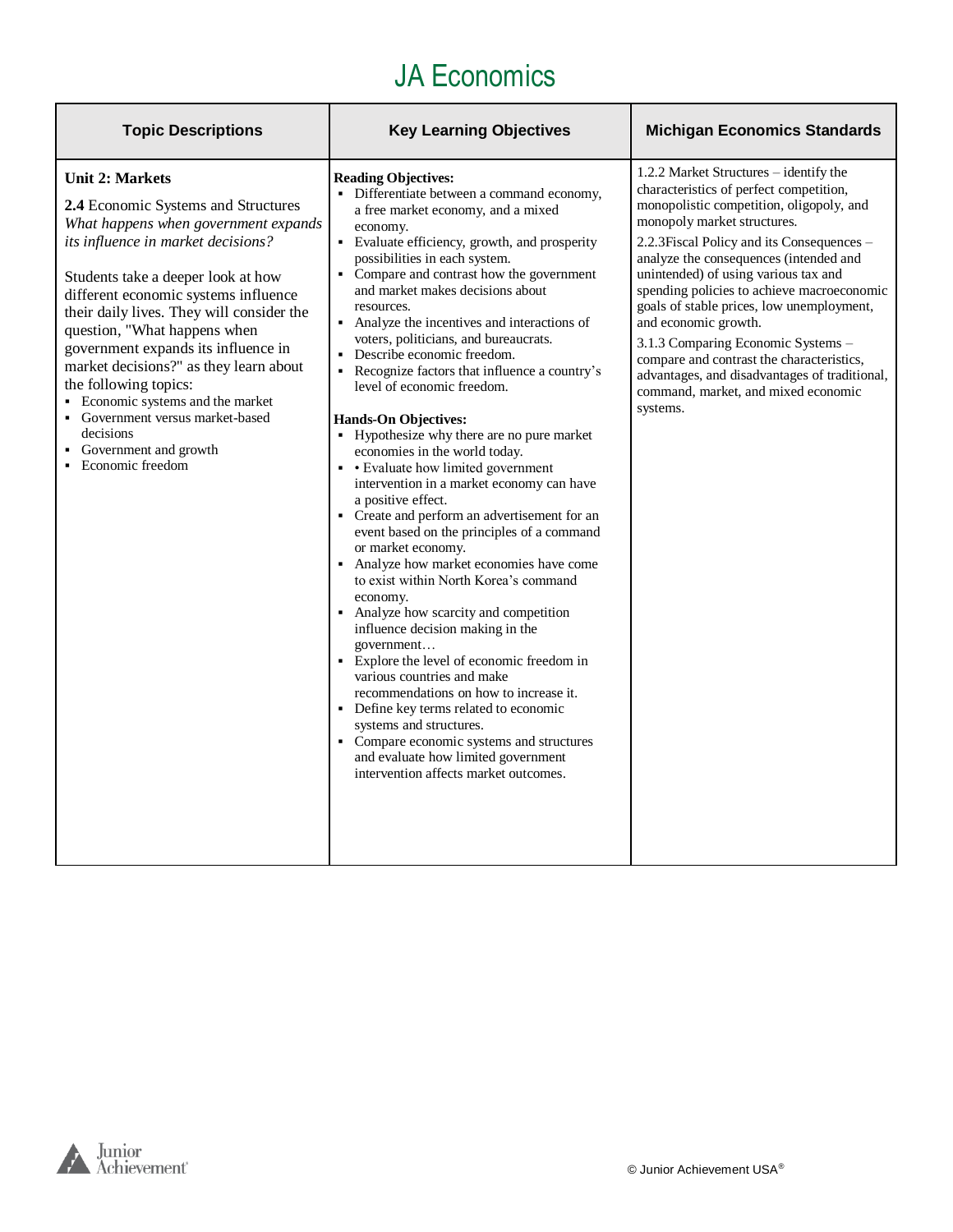| <b>Unit 2 Project-Supply and Demand</b><br>Students will research a "superfood" that<br>has experienced recent dramatic growth<br>in the market. They will analyze the<br>factors affecting supply and demand and<br>write a blog post analyzing the economics<br>of their selected products.            | Objectives:<br>• Explain the interaction of supply and<br>demand in the market<br>• Analyze how a market reacts to changes in<br>supply and demand<br>• Use graphs to illustrate<br>changes in supply and demand | 1.3.1 Supply And Demand - use the laws of<br>supply and demand to explain household and<br>business behavior.                                                                                                         |
|----------------------------------------------------------------------------------------------------------------------------------------------------------------------------------------------------------------------------------------------------------------------------------------------------------|------------------------------------------------------------------------------------------------------------------------------------------------------------------------------------------------------------------|-----------------------------------------------------------------------------------------------------------------------------------------------------------------------------------------------------------------------|
| <b>Case Study- Government and the</b><br><b>Market</b><br>Students consider the personal and<br>business consequences of making hasty<br>decisions rather than using critical<br>thinking, based on data and other factual<br>information. Students apply the RED<br>model to a price ceiling situation. | Objectives:<br>• Use the RED model to make an economic<br>decision<br>Explain why consumers and business<br>$\blacksquare$<br>owners need each other                                                             | 1.1.1 Scarcity, Choice, Opportunity Costs,<br>Incentives - using examples, explain how<br>scarcity, choice, opportunity costs, and<br>incentives affect decisions made by<br>households, businesses, and governments. |

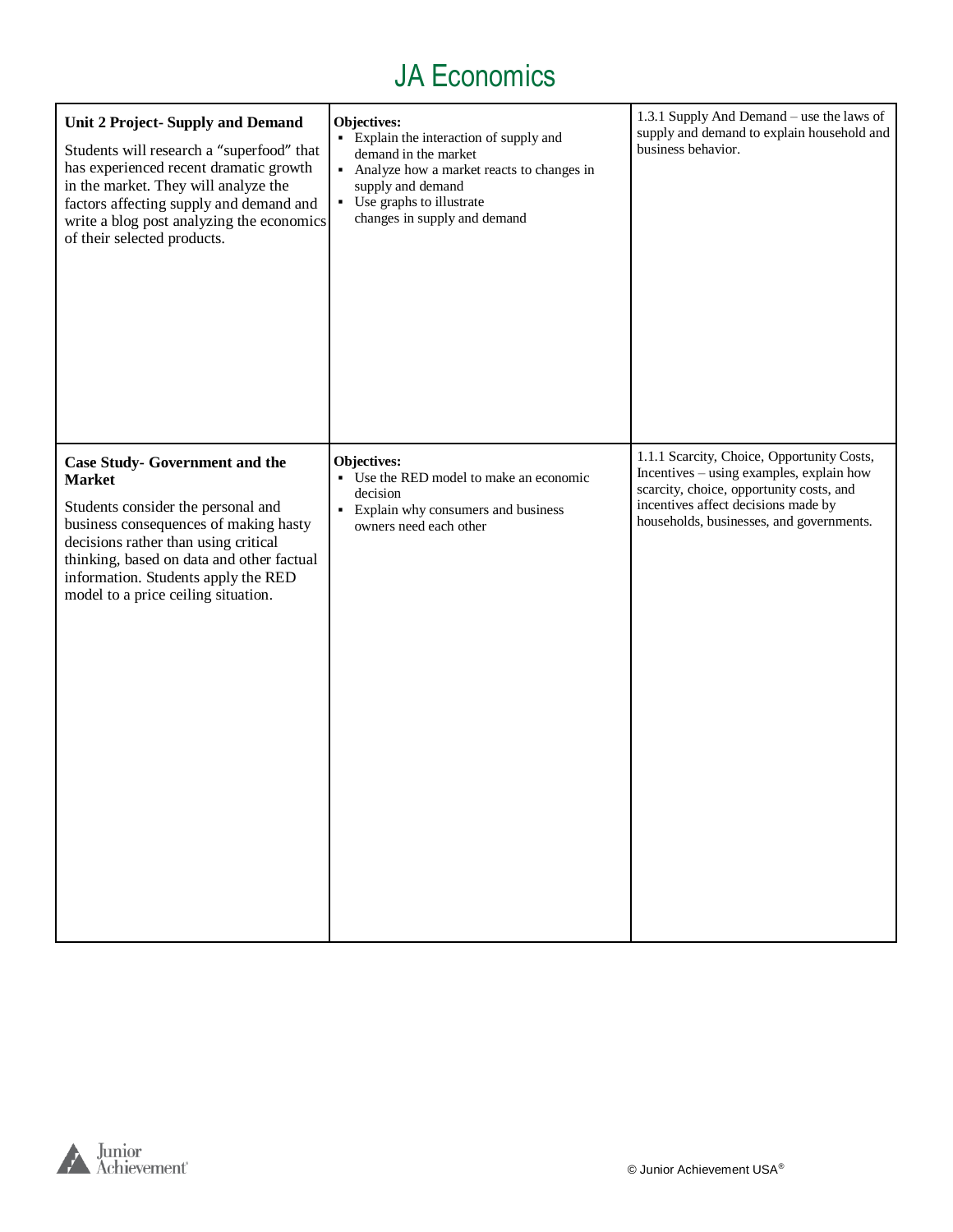| <b>Topic Descriptions</b>                                                                                                                                                                                                                                                                                                                                                                                                                                                                                                                                                                                                            | <b>Key Learning Objectives</b>                                                                                                                                                                                                                                                                                                                                                                                                                                                                                                                                                                                                                                                                                                                                                                                                                                                                                                                                                                                                                                                                                                                                                                                                                                                                                                                                                                                                                                                                                                                                                                                                                                                                                                                                                                                                                                                                                                       | <b>Michigan Economics Standards</b>                                                                                                                                                                                                                                                                                                                                                                                                                                                                                                                                                                                                                                                                                                                                                                                                      |
|--------------------------------------------------------------------------------------------------------------------------------------------------------------------------------------------------------------------------------------------------------------------------------------------------------------------------------------------------------------------------------------------------------------------------------------------------------------------------------------------------------------------------------------------------------------------------------------------------------------------------------------|--------------------------------------------------------------------------------------------------------------------------------------------------------------------------------------------------------------------------------------------------------------------------------------------------------------------------------------------------------------------------------------------------------------------------------------------------------------------------------------------------------------------------------------------------------------------------------------------------------------------------------------------------------------------------------------------------------------------------------------------------------------------------------------------------------------------------------------------------------------------------------------------------------------------------------------------------------------------------------------------------------------------------------------------------------------------------------------------------------------------------------------------------------------------------------------------------------------------------------------------------------------------------------------------------------------------------------------------------------------------------------------------------------------------------------------------------------------------------------------------------------------------------------------------------------------------------------------------------------------------------------------------------------------------------------------------------------------------------------------------------------------------------------------------------------------------------------------------------------------------------------------------------------------------------------------|------------------------------------------------------------------------------------------------------------------------------------------------------------------------------------------------------------------------------------------------------------------------------------------------------------------------------------------------------------------------------------------------------------------------------------------------------------------------------------------------------------------------------------------------------------------------------------------------------------------------------------------------------------------------------------------------------------------------------------------------------------------------------------------------------------------------------------------|
| <b>Unit 3: National Economy</b><br>3.1 Government's Role in a Flourishing<br><b>Market Economy</b><br>How can limited government help consumers<br>and businesses prosper?<br>Students will learn more about the<br>government's role in the economy. They will<br>consider the question, "How can limited<br>government help consumers and businesses<br>prosper?" as they learn about the following<br>topics:<br>Property rights, public goods, and<br>$\bullet$<br>market failures<br>The role of financial markets<br>$\bullet$<br>Banks and other financial institutions<br>٠<br>Economics of government failures<br>$\bullet$ | <b>Reading Objectives:</b><br>List the three roles of a limited<br>government<br>• Recognize the characteristics of a public<br>good<br>• Identify situations when government<br>should address market failure<br>• Describe the roles individuals living in<br>households and operating businesses play<br>in capital markets<br>• Identify ways businesses can raise funds<br>for capital investments<br>• Explain how the flow of household<br>savings to business investment leads to<br>economic growth and prosperity<br>• Identify the forms of money in the United<br>States' money supply<br>• Recognize the three functions of stable<br>money<br>• Recognize the equation of exchange<br>• Explain how the fractional reserve banking<br>system works to create money and boost<br>investment<br>• Provide an example of government failure,<br>including the concentrated benefits and<br>dispersed costs<br>• Recognize the three types of government<br>failure<br>• Identify government's basic use of<br>monetary, fiscal, and trade policy in a free<br>enterprise economy<br><b>Hands-On Objectives:</b><br>• Compare and contrast public and private<br>goods<br>• Evaluate a variety of goods and services<br>and determine which should be provided<br>as a public good<br>• Formulate strategies for personal saving<br>that can maximize lifetime consumption<br>• Analyze how the fractional reserve system<br>helps to increase the money supply in the<br>economy<br>• Analyze the effects of price floors<br>• Evaluate the incentives politicians face<br>when determining how to respond to<br>demands to cut spending<br>• Construct a concept map linking ideas<br>related to government role in a flourishing<br>market economy<br>• Define key terms related to government<br>role in a flourishing market economy<br>• Analyze how limited government can help<br>consumers and businesses prosper | 1.2.1 Institutions – describe the roles of<br>various economic institutions and purposes<br>they serve in a market economy.<br>1.4.1 Public Policy and the Market - analyze<br>the impact of a change in public policy on<br>consumers, producers, workers, savers, and<br>investors.<br>1.4.2 Government and Consumers – analyze<br>the role of government in protecting<br>consumers and enforcing contracts (including<br>property rights), and explain how this role<br>influences the incentives (or disincentives) for<br>people to produce and exchange goods and<br>services.<br>2.2.3 Fiscal Policy and its Consequences –<br>analyze the consequences (intended and<br>unintended) of using various tax and spending<br>policies to achieve macroeconomic goals of<br>stable prices, low unemployment, and<br>economic growth. |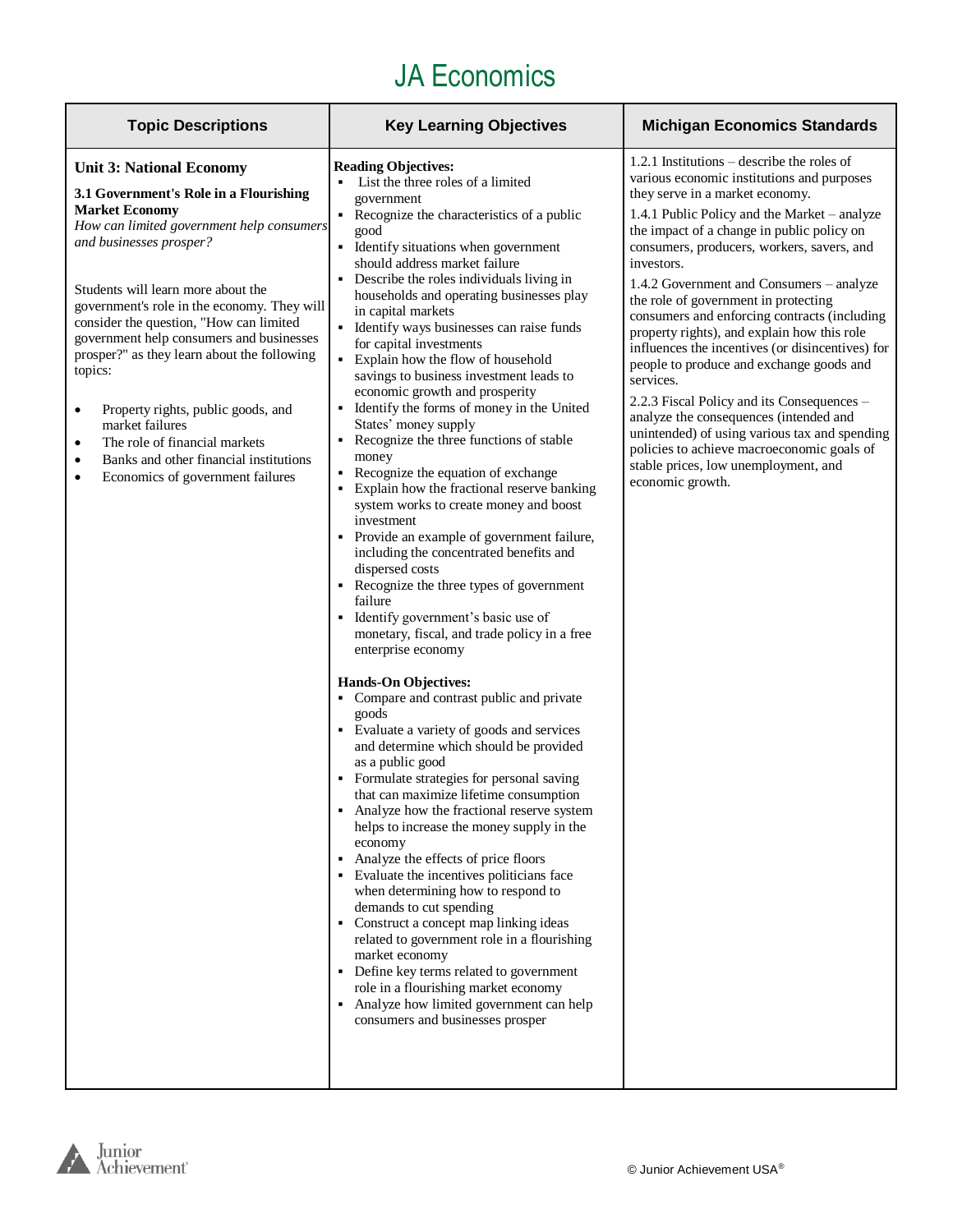| <b>Topic Descriptions</b>                                                                                                                                                                                                                                                                                                                                                                                                                                                                                                                                                                            | <b>Key Learning Objectives</b>                                                                                                                                                                                                                                                                                                                                                                                                                                                                                                                                                                                                                                                                                                                                                                                                                                                                                                                                                                                                                                                                                                                                                                                                                                                                                                                                                                                                                                                                                                                                                                                                                                                                                                                                                                                                                                                                                                                            | <b>Michigan Economics Standards</b>                                                                                                                                                                                                                                                                                                                                                                                                                                                                                                                                                                                                                                                                                                                                                                                                                                                                                                                                                                                                                                                                                                                                                                                                                                                                                                                                                                                                                                                                                                                                                                                                                                                                                                                           |
|------------------------------------------------------------------------------------------------------------------------------------------------------------------------------------------------------------------------------------------------------------------------------------------------------------------------------------------------------------------------------------------------------------------------------------------------------------------------------------------------------------------------------------------------------------------------------------------------------|-----------------------------------------------------------------------------------------------------------------------------------------------------------------------------------------------------------------------------------------------------------------------------------------------------------------------------------------------------------------------------------------------------------------------------------------------------------------------------------------------------------------------------------------------------------------------------------------------------------------------------------------------------------------------------------------------------------------------------------------------------------------------------------------------------------------------------------------------------------------------------------------------------------------------------------------------------------------------------------------------------------------------------------------------------------------------------------------------------------------------------------------------------------------------------------------------------------------------------------------------------------------------------------------------------------------------------------------------------------------------------------------------------------------------------------------------------------------------------------------------------------------------------------------------------------------------------------------------------------------------------------------------------------------------------------------------------------------------------------------------------------------------------------------------------------------------------------------------------------------------------------------------------------------------------------------------------------|---------------------------------------------------------------------------------------------------------------------------------------------------------------------------------------------------------------------------------------------------------------------------------------------------------------------------------------------------------------------------------------------------------------------------------------------------------------------------------------------------------------------------------------------------------------------------------------------------------------------------------------------------------------------------------------------------------------------------------------------------------------------------------------------------------------------------------------------------------------------------------------------------------------------------------------------------------------------------------------------------------------------------------------------------------------------------------------------------------------------------------------------------------------------------------------------------------------------------------------------------------------------------------------------------------------------------------------------------------------------------------------------------------------------------------------------------------------------------------------------------------------------------------------------------------------------------------------------------------------------------------------------------------------------------------------------------------------------------------------------------------------|
| <b>Unit 3: National Economy</b><br>3.2 The Role of the Federal Government<br>What are the effects of fiscal policies?<br>Students examine the effects of fiscal policies<br>(spending and taxing) as they learn more about<br>the role the government plays in the economy.<br>Students will look at the following topics as<br>they frame an answer to the essential question,<br>"What are the effects of fiscal policies?"<br>Introduction to macroeconomics<br>Business cycles and<br>$\bullet$<br>unemployment<br><b>Fiscal policies</b><br>Taxes, spending, deficits, and<br>$\bullet$<br>debt | <b>Reading Objectives:</b><br>Identify the characteristics of a healthy,<br>growing economy<br>Describe the process for the government's<br>economic problem solving<br>Recognize how GDP is calculated and<br>used to measure the overall health of the<br>economy<br>Label and describe the components of the<br>business cycle<br>• Define unemployment and identify the<br>types of unemployment<br>Recognize strategies for dealing with<br>personal unemployment<br>• Define fiscal policies and apply them to<br>economic failures<br>Recognize why the federal government<br>uses fiscal policies<br>Recognize intended and unintended<br>consequences of fiscal policies<br>Describe key changes in the government's<br>power to tax<br>• Identify examples of goods and services<br>the government provides using tax money<br>Recognize positive and negative impacts<br>of taxes and government spending<br>Explain the two perspectives on deficit-<br>spending and the national debt's growing<br>share of GDP<br><b>Hands-On Objectives</b><br>Differentiate between nominal and real<br>GDP and interpret what changes in each<br>measure imply about the U.S. economy<br>Analyze the factors influencing changes in<br>the labor force participation rate over time<br>• Formulate strategies for dealing with the<br>four different types of unemployment that<br>a person may face in his or her lifetime<br>• Analyze the factors that affect the degree<br>to which fiscal policy can help economies<br>recover from downturns<br>Debate the pros and cons of government<br>involvement in the economy<br>• Analyze the impact of budget deficits on<br>students' personal futures and determine<br>the best way for the U.S. to finance future<br>changes to fiscal policy<br>Construct a concept map linking ideas<br>related to the effects of fiscal policies<br>• Define key terms related to the effects of<br>fiscal policies | 1.4.1 Public Policy and the Market - analyze<br>the impact of a change in public policy on<br>consumers, producers, workers, savers, and<br>investors.<br>1.4.2 Government and Consumers – analyze<br>the role of government in protecting<br>consumers and enforcing contracts (including<br>property rights), and explain how this role<br>influences the incentives (or disincentives) for<br>people to produce and exchange goods and<br>services.<br>1.4.4 Market Failure – explain the role for<br>government in addressing both negative and<br>positive externalities.<br>1.4.5 Consequences of Governmental Policy -<br>assess the incentives for political leaders to<br>implement policies that disperse costs widely<br>over large groups of people and benefit small<br>and politically powerful groups.<br>2.1.2 Economic Indicators – using a number<br>of indicators, such as gross domestic product<br>(GDP), per capita GDP, unemployment rates,<br>and consumer price index, analyze the current<br>and future state of an economy.<br>2.2.1 Government Involvement in the<br>Economy – evaluate the three macroeconomic<br>goals of an economic system (stable prices,<br>low unemployment, and economic growth).<br>2.2.2 Government Revenue and Services –<br>evaluate the ways in which the federal<br>government generates revenue on<br>consumption, income, and wealth, and uses<br>that revenue to supply government services<br>and public goods, and protect property rights.<br>2.2.3 Fiscal Policy and its Consequences -<br>analyze the consequences (intended and<br>unintended) of using various tax and spending<br>policies to achieve macroeconomic goals of<br>stable prices, low unemployment, and<br>economic growth. |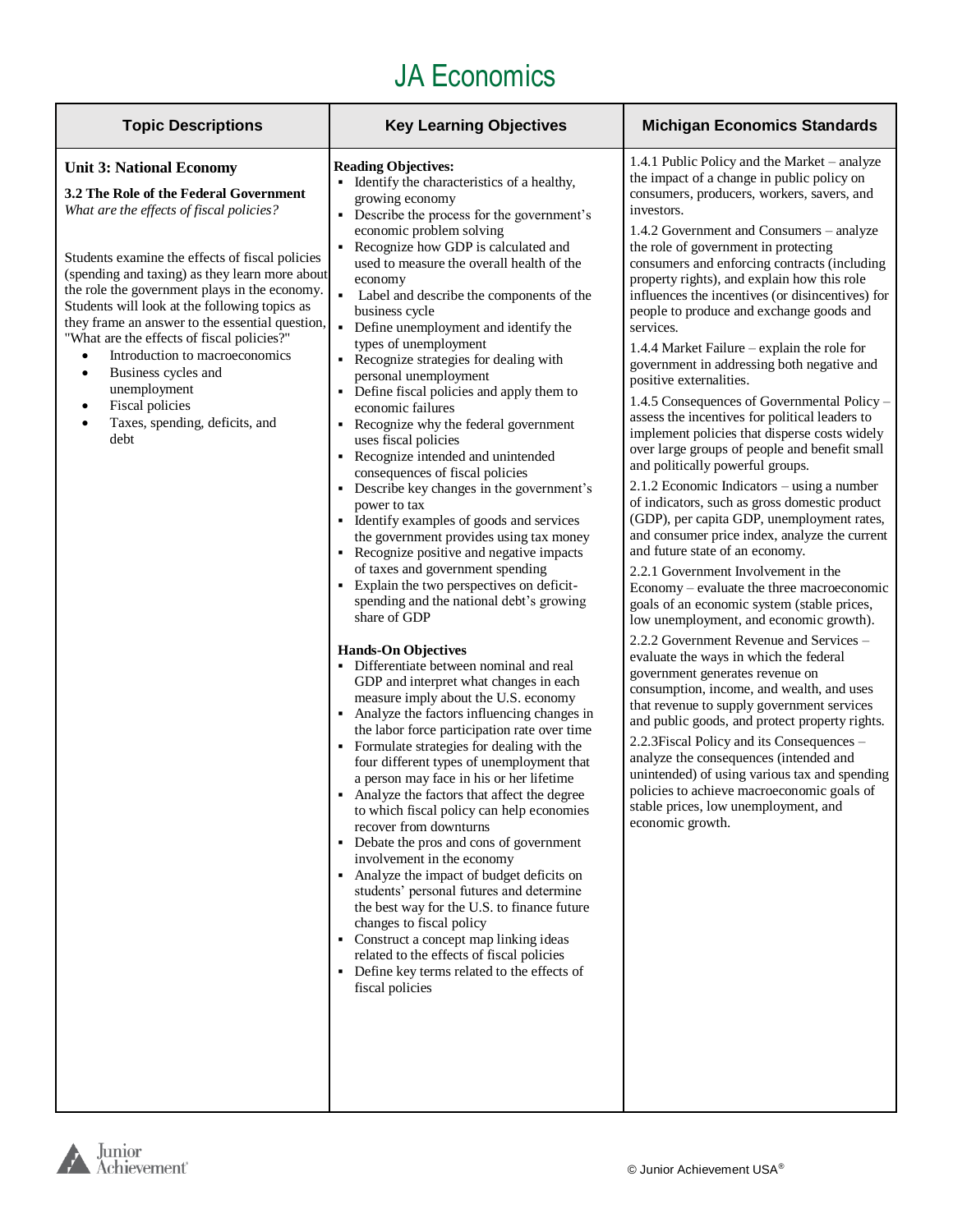| <b>Topic Descriptions</b>                                                                                                                                                                                                                                                                                                                                                                                                                                                                                                                            | <b>Key Learning Objectives</b>                                                                                                                                                                                                                                                                                                                                                                                                                                                                                                                                                                                                                                                                                                                                                                                                                                                                                                                                                                                                                                                                                                                                                                                                                                                                                                                                                                                                                                                                                                                                                                                                                                                                                                                                | <b>Michigan Economics Standards</b>                                                                                                                                                                                                                                                                                                                                                                                                                                                                                 |
|------------------------------------------------------------------------------------------------------------------------------------------------------------------------------------------------------------------------------------------------------------------------------------------------------------------------------------------------------------------------------------------------------------------------------------------------------------------------------------------------------------------------------------------------------|---------------------------------------------------------------------------------------------------------------------------------------------------------------------------------------------------------------------------------------------------------------------------------------------------------------------------------------------------------------------------------------------------------------------------------------------------------------------------------------------------------------------------------------------------------------------------------------------------------------------------------------------------------------------------------------------------------------------------------------------------------------------------------------------------------------------------------------------------------------------------------------------------------------------------------------------------------------------------------------------------------------------------------------------------------------------------------------------------------------------------------------------------------------------------------------------------------------------------------------------------------------------------------------------------------------------------------------------------------------------------------------------------------------------------------------------------------------------------------------------------------------------------------------------------------------------------------------------------------------------------------------------------------------------------------------------------------------------------------------------------------------|---------------------------------------------------------------------------------------------------------------------------------------------------------------------------------------------------------------------------------------------------------------------------------------------------------------------------------------------------------------------------------------------------------------------------------------------------------------------------------------------------------------------|
| <b>Unit 3: National Economy</b><br>3.3 The Role of Money and Banking<br>What are the effects of monetary policies?<br>Students examine monetary policies. They<br>will take a closer look at the importance of<br>money, how it changes value over time, and<br>the availability of it through credit. As they<br>frame an answer to the question, "What are<br>the effects of monetary policies?" These are<br>the topics they will investigate:<br>Money in a modern economy<br>$\bullet$<br>Interest rates<br>$\bullet$<br>Inflation<br>$\bullet$ | <b>Reading Objectives:</b><br>• Describe the history and mission of the<br>Federal Reserve System<br>• Recognize the structure of the Federal<br><b>Reserve System</b><br>• Describe the tools of monetary policy and<br>how they help the Federal Reserve System<br>accomplish its goals<br>• Describe how monetary policies use<br>interest rates to influence behaviors in<br>savers and borrows<br>• Distinguish between real interest rate and<br>nominal interest rate<br>• Identify factors leading to higher or lower<br>interest rates for borrowing and lending<br>• Define inflation, and describe its effect on<br>purchasing power<br>• Recognize the effects of inflation in the<br>macro-economy<br>• Explain the intended and possible<br>unintended consequences of monetary<br>policy to manage inflation<br><b>Hands-On Objectives</b><br>• Examine how frequent banking panics led<br>to the creation of the Federal Reserve<br>System<br>• Examine the methods used by the Federal<br>Reserve to influence the availability of<br>money and credit<br>• Examine the effects of changes in interest<br>rates on the economic behavior of<br>consumers and businesses<br>• Analyze the impact of compounding<br>interest on students' ability to save for the<br>future<br>• Examine the impact of inflation on<br>household budgets and determine<br>strategies for adjusting to inflation<br>• Examine the causes of stagflation and the<br>limitations of fiscal and monetary policy to<br>deal with it<br>• Construct a concept map linking ideas<br>related to the effects of monetary policies<br>• Define key terms related to the effects of<br>monetary policies<br>• Analyze the reasons for and effects of<br>monetary policies | 1.2.1 Institutions $-$ describe the roles of<br>various economic institutions and purposes<br>they serve in a market economy.<br>2.2.4 Federal Reserve and Monetary Policy -<br>explain the roles and responsibilities of the<br>Federal Reserve system and compare and<br>contrast the consequences (intend-ed and<br>unintended) of different monetary policy<br>actions of the Federal Reserve Board as a<br>means to achieve macroeconomic goals of<br>stable prices, low unemployment, and<br>economic growth. |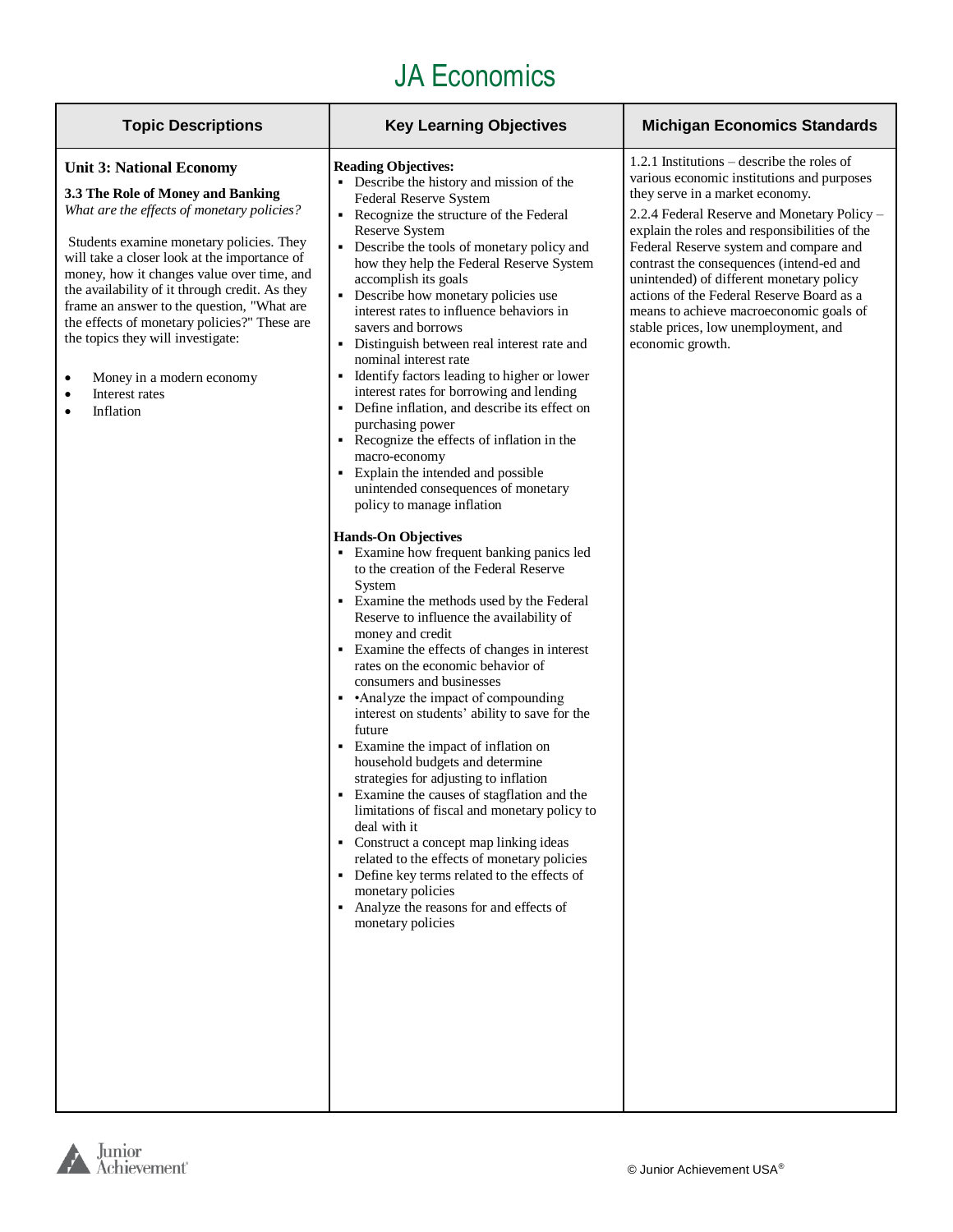| <b>Topic Descriptions</b>                                                                                                                                                                                                                                                                                                                                                                                                                                                                                                                                                                                                                                                                                                                                                      | <b>Key Learning Objectives</b>                                                                                                                                                                                                                                                                                                                                                                                                                                                                                                                                                                                                                                                                                                                                                                                                                                                                                                                                                                                                                                                                                                                                                                                                                                                                                                                                                                                                                                | <b>Economics Standards</b>                                                                                                                                                  |
|--------------------------------------------------------------------------------------------------------------------------------------------------------------------------------------------------------------------------------------------------------------------------------------------------------------------------------------------------------------------------------------------------------------------------------------------------------------------------------------------------------------------------------------------------------------------------------------------------------------------------------------------------------------------------------------------------------------------------------------------------------------------------------|---------------------------------------------------------------------------------------------------------------------------------------------------------------------------------------------------------------------------------------------------------------------------------------------------------------------------------------------------------------------------------------------------------------------------------------------------------------------------------------------------------------------------------------------------------------------------------------------------------------------------------------------------------------------------------------------------------------------------------------------------------------------------------------------------------------------------------------------------------------------------------------------------------------------------------------------------------------------------------------------------------------------------------------------------------------------------------------------------------------------------------------------------------------------------------------------------------------------------------------------------------------------------------------------------------------------------------------------------------------------------------------------------------------------------------------------------------------|-----------------------------------------------------------------------------------------------------------------------------------------------------------------------------|
| <b>Unit 3: National Economy</b><br><b>3.4 National Economic Indicators</b><br>How do you measure the success of the<br>economy?<br>Students learn more about national economic<br>indicators, exploring the macroeconomic data<br>that policy makers collect, monitor, analyze,<br>and use to make forecasts in order to make<br>policy choices. They will examine the effects<br>of policy decisions and economic freedom on<br>business and household affairs. Students will<br>explore the following topics as they frame an<br>answer to the essential question, "How do you<br>measure the success of the economy?"<br>Macroeconomic indicators<br>٠<br>Everyday economist: how can I know<br>٠<br>how we are doing?<br>"No policy" option: economic freedom<br>$\bullet$ | <b>Reading Objectives:</b><br>• Recognize key economic indicators, and<br>what they indicate<br>• Describe key price indexes, and explain<br>how they differ<br>• Describe how you can use a price index to<br>make informed choices<br>• Identify the fiscal and monetary policies<br>that may be used in response a recession<br>• Identify the fiscal and monetary policies<br>that may be used in response to an<br>inflation<br>• Define economic freedom<br>• Analyze how economic freedom<br>influences other measures of well-being<br>Evaluate how economic freedom impacts<br>your life<br><b>Hands-On Objectives</b><br>Compare endowments of human capital in<br>the U.S. with those in a developing<br>country<br>• Analyze the factors affecting productivity<br>and per capita income in different<br>countries<br>• Calculate the CPI for four cities and the<br>overall CPI rate for the economy<br>• Recognize the effects of tariffs<br>Examine problems associated with<br>$\blacksquare$<br>recessions and inflation and determine the<br>most effective<br>policy option(s) to remedy them<br>• Analyze the impact of market freedom on<br>a network of food banks<br>• Construct a concept map linking ideas<br>related to measures of economic well<br>being<br>• Define key terms related to measures of<br>the success of the economy<br>• Analyze what different economic<br>measures indicate about the success of the<br>economy | 2.2.1 Government Involvement in the<br>Economy – evaluate the three macroeconomic<br>goals of an economic system (stable prices,<br>low unemployment, and economic growth). |

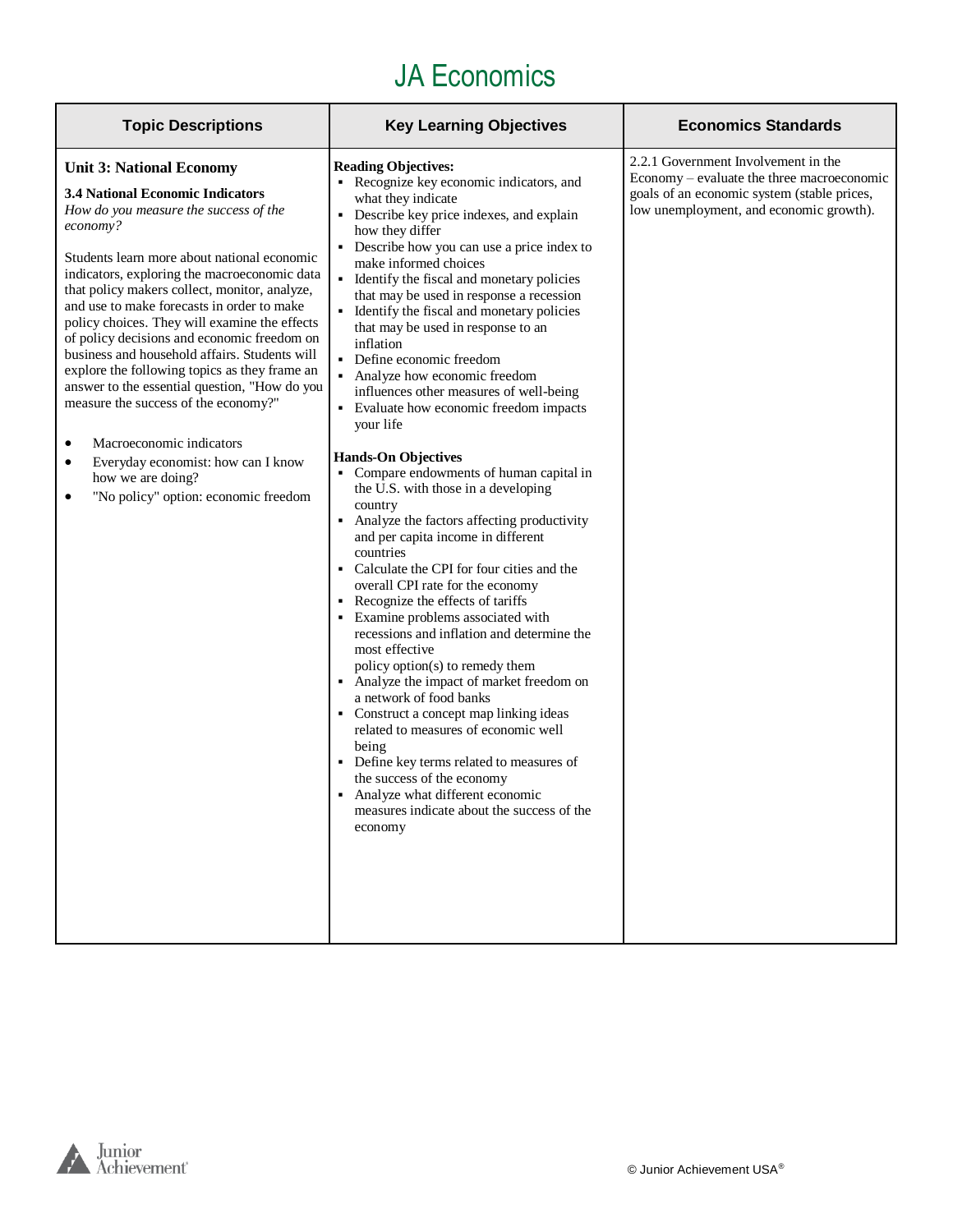| Unit 3 Project: Surviving Unemployment<br>Students research unemployment benefits and<br>analyze the impact of unemployment on a<br>household. Then they develop an<br>unemployment survival guide to share<br>information and strategies for avoiding and<br>coping with unemployment.                          | Objectives:<br>• Explain what unemployment insurance is<br>and how it works<br>Describe the four types of unemployment<br>Identify strategies an individual can use to<br>prepare for periods of unemployment | 4.1.6 Protecting and Insuring – assess the<br>financial risk of lost income, assets, health, or<br>identity, and determine if a person should<br>accept the risk exposure, reduce risk, or<br>transfer the risk to others by paying a fee now<br>to avoid the possibility of a larger loss later. |
|------------------------------------------------------------------------------------------------------------------------------------------------------------------------------------------------------------------------------------------------------------------------------------------------------------------|---------------------------------------------------------------------------------------------------------------------------------------------------------------------------------------------------------------|---------------------------------------------------------------------------------------------------------------------------------------------------------------------------------------------------------------------------------------------------------------------------------------------------|
| Unit 3 Case Study: Government Referee<br>Students consider personal and business<br>situations that require a third party to<br>intercede. Students then brainstorm and<br>research possible solutions to a conflict<br>between business owners and homeowners<br>and present their ideas in a written argument. | Objectives:<br>• Analyze the role government plays in<br>market situations<br>Write an argument supporting a position<br>٠<br>related to government intervention                                              | 1.1.1 Scarcity, Choice, Opportunity Costs,<br>Incentives – using examples, explain how<br>scarcity, choice, opportunity costs, and<br>incentives affect decisions made by<br>households, businesses, and governments.                                                                             |

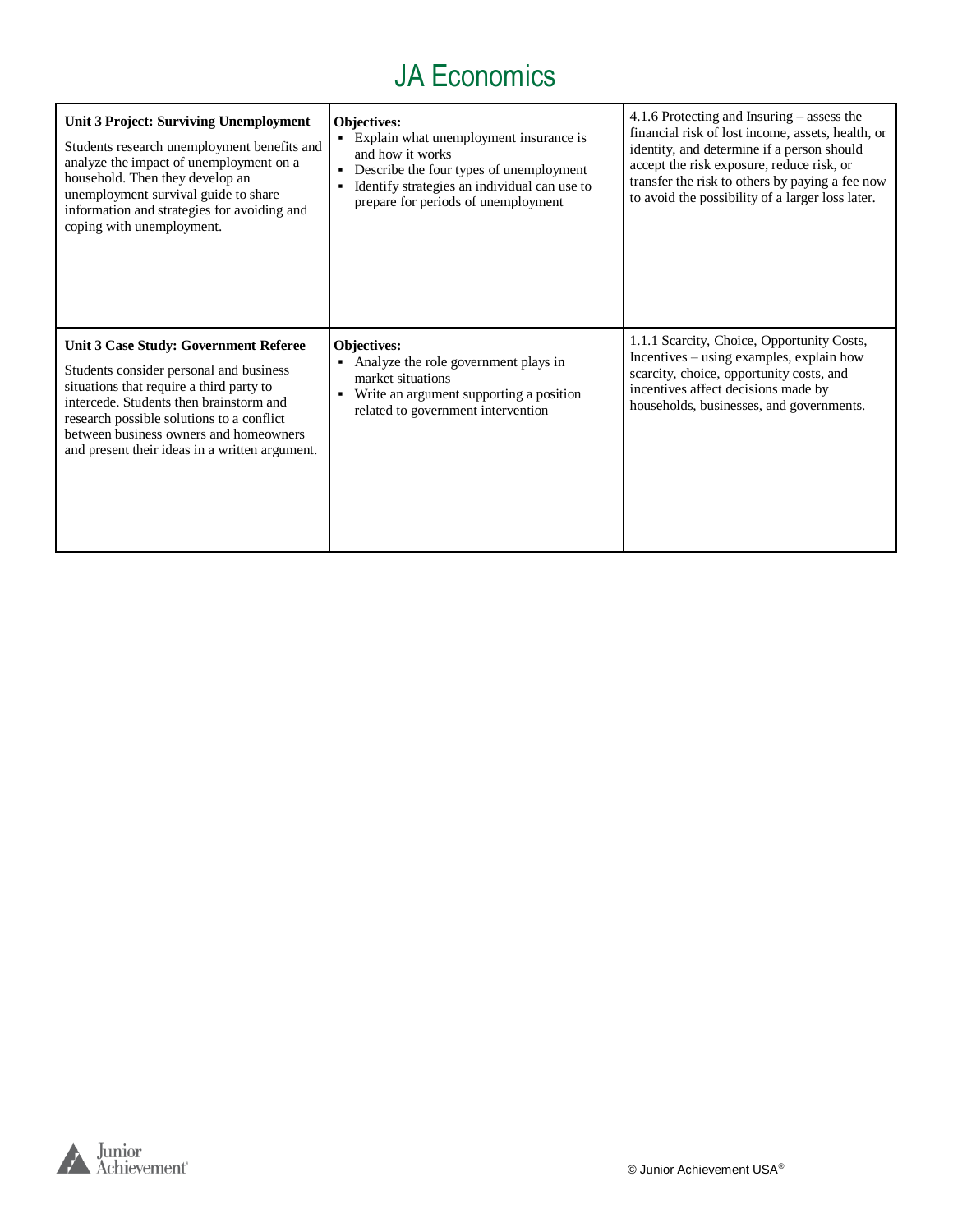| <b>Topic Descriptions</b>                                                                                                                                                                                                                                                                                                                                                                                                                                                                                                                                      | <b>Key Learning Objectives</b>                                                                                                                                                                                                                                                                                                                                                                                                                                                                                                                                                                                                                                                                                                                                                                                                                                                                                                                                                                                                                                                                                                                                                                                                                                                                                                                                                                                                                                 | <b>Michigan Economics Standards</b>                                                                                                                                                 |
|----------------------------------------------------------------------------------------------------------------------------------------------------------------------------------------------------------------------------------------------------------------------------------------------------------------------------------------------------------------------------------------------------------------------------------------------------------------------------------------------------------------------------------------------------------------|----------------------------------------------------------------------------------------------------------------------------------------------------------------------------------------------------------------------------------------------------------------------------------------------------------------------------------------------------------------------------------------------------------------------------------------------------------------------------------------------------------------------------------------------------------------------------------------------------------------------------------------------------------------------------------------------------------------------------------------------------------------------------------------------------------------------------------------------------------------------------------------------------------------------------------------------------------------------------------------------------------------------------------------------------------------------------------------------------------------------------------------------------------------------------------------------------------------------------------------------------------------------------------------------------------------------------------------------------------------------------------------------------------------------------------------------------------------|-------------------------------------------------------------------------------------------------------------------------------------------------------------------------------------|
| <b>Unit 4: International Trade</b><br>4.1 International Trade<br>Do the benefits of international trade<br>outweigh the costs?<br>Some people want free and open trade of<br>goods, services, and resources sold<br>internationally with limited government<br>interference. On the other hand, some<br>people feel we'd be better off if the<br>government closed the borders and made the<br>country more self-sufficient. Students learn<br>about each of the two perspectives to make<br>an informed decision about these opposing<br>approaches to trade. | <b>Reading Objectives:</b><br>• Identify the positive and negative attributes<br>of a closed economy<br>• Identify the positive and negative attributes<br>of an open economy<br>• Describe how international trade looks in a<br>closed economy versus an open one<br>• Analyze and evaluate open and closed<br>economies and decide which model will<br>lead to the best market outcomes and<br>quality of life<br><b>Hands-On Objectives</b><br>• Gather evidence about a debate topic and<br>evaluate the credibility of sources<br>• Develop clear arguments that include a<br>claim, warrants, and impact<br>• Present a clear position in an argument that<br>appeals to listeners and addresses opposing<br>viewpoints<br>• Analyze and evaluate the benefits of<br>international trade<br>• Identify the positive and negative attributes<br>of a closed economy<br>• Identify the positive and negative attributes<br>of an open economy<br>• Describe how international trade looks in a<br>closed economy versus an open one<br>• Describe how government policy changes in<br>international trade can have intended and<br>unintended consequences for the citizens of<br>a country<br>• Using economic reasoning, compare and<br>contrast the overall impact of a closed<br>versus an open economy<br>• Analyze and evaluate open and closed<br>economies and decide which model will<br>lead to the best market outcomes and<br>quality of life | 3.1.3 Comparing Economic Systems -<br>compare and contrast the characteristics,<br>advantages, and disadvantages of traditional,<br>command, market, and mixed economic<br>systems. |

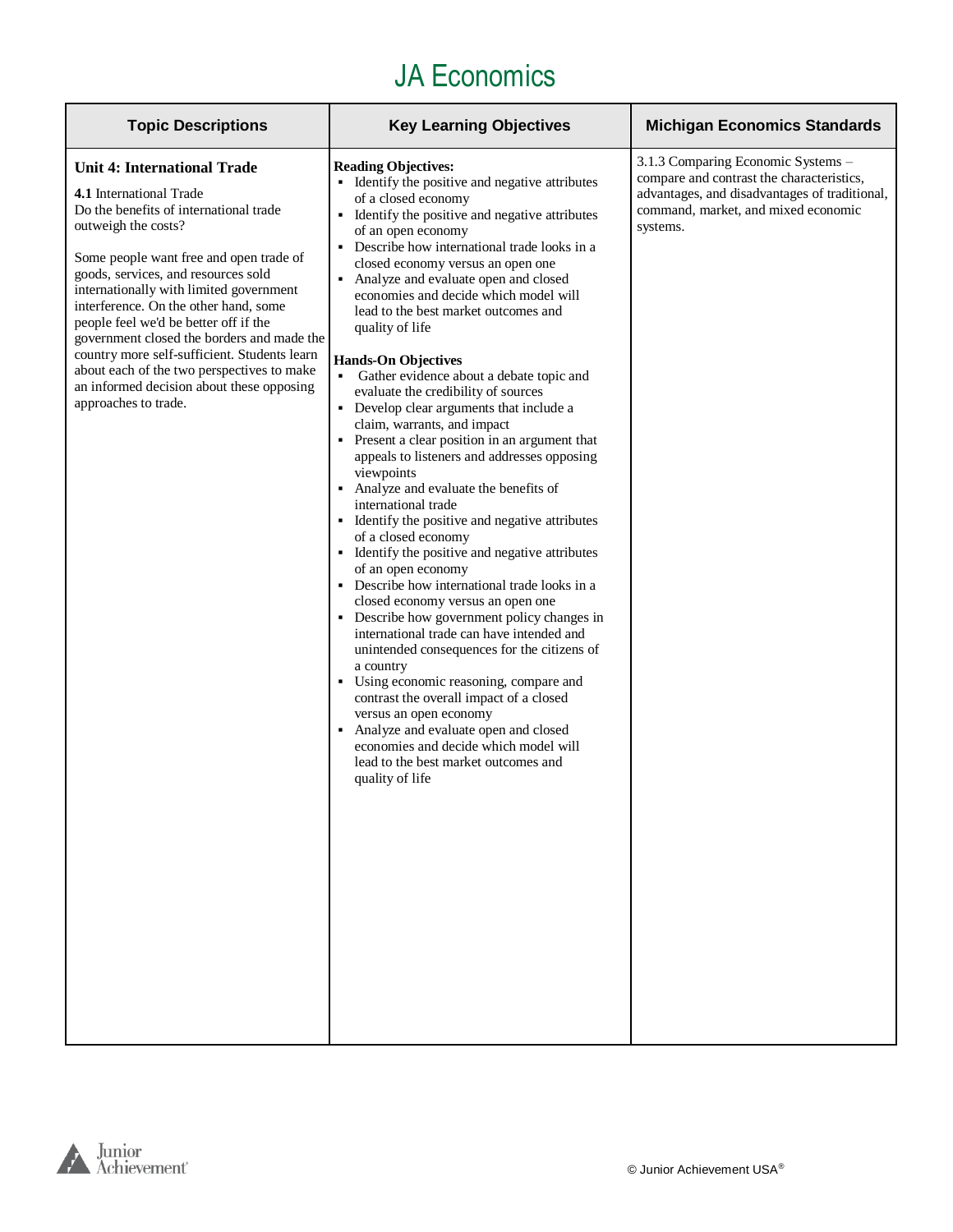| <b>Topic Descriptions</b>                                                                                                                                                                                                                                                                                                                                                                                                                                                                                                                                                                                     | <b>Key Learning Objectives</b>                                                                                                                                                                                                                                                                                                                                                                                                                                                                                                                                                                                                                                                                                                                                                                                                                                                                                                                                                                                                                                                                                                                                                                                                                                                                                                                                                                                                                                                                                                                          | <b>Michigan Economics Standards</b>                                                                                                                                                                                                                                                                                                                                                                                                                                                                                                                                                                                                                                                                                                                                                                                                                                                 |
|---------------------------------------------------------------------------------------------------------------------------------------------------------------------------------------------------------------------------------------------------------------------------------------------------------------------------------------------------------------------------------------------------------------------------------------------------------------------------------------------------------------------------------------------------------------------------------------------------------------|---------------------------------------------------------------------------------------------------------------------------------------------------------------------------------------------------------------------------------------------------------------------------------------------------------------------------------------------------------------------------------------------------------------------------------------------------------------------------------------------------------------------------------------------------------------------------------------------------------------------------------------------------------------------------------------------------------------------------------------------------------------------------------------------------------------------------------------------------------------------------------------------------------------------------------------------------------------------------------------------------------------------------------------------------------------------------------------------------------------------------------------------------------------------------------------------------------------------------------------------------------------------------------------------------------------------------------------------------------------------------------------------------------------------------------------------------------------------------------------------------------------------------------------------------------|-------------------------------------------------------------------------------------------------------------------------------------------------------------------------------------------------------------------------------------------------------------------------------------------------------------------------------------------------------------------------------------------------------------------------------------------------------------------------------------------------------------------------------------------------------------------------------------------------------------------------------------------------------------------------------------------------------------------------------------------------------------------------------------------------------------------------------------------------------------------------------------|
| <b>Unit 4: International Trade</b><br>4.2 Trade Policies: Beyond Free Trade<br>Do the benefits of trade barriers outweigh the<br>costs?<br>Trade barriers, by design, slow or prevent<br>trade with another country by adding a<br>limitation on the free trade between the<br>buyers and sellers. These take different forms<br>and lead to different outcomes-both<br>intended and unintended. Students examine<br>the benefits and costs of building trade<br>barriers between international borders as they<br>form an answer to the question, "Do the<br>benefits of trade barriers outweigh the costs?" | <b>Reading Objectives:</b><br>Describe at least three trade policy tools<br>Identify the two choices the U.S. can make<br>to encourage free trade<br>Recognize the role of NAFTA, EU, and<br>WTO in international trade<br>• Use economic reasoning to compare and<br>contrast the outcomes of trade barriers<br>versus free trade<br>Analyze and evaluate trade barriers and<br>$\blacksquare$<br>free trade and decide which model will<br>lead to the best market outcomes and<br>quality of life<br>• Evaluate government and market solutions<br>for handling problems in the market<br>economy<br><b>Hands-On Objectives</b><br>• Gather evidence about a debate topic and<br>evaluate the credibility of sources<br>• Develop clear arguments that include a<br>claim, warrants, and impact<br>• Present a clear position in an argument that<br>appeals to listeners and addresses opposing<br>viewpoints<br>Analyze and discuss the benefits and costs<br>of trade barriers<br>• Describe at least three trade policy tools<br>Identify the two choices the U.S. can make<br>٠<br>to encourage free trade<br>• Recognize the role of NAFTA, EU, and<br>WTO in international trade<br>• Use economic reasoning to compare and<br>contrast the outcomes of trade barriers<br>versus free trade<br>• Analyze and evaluate trade barriers and<br>free trade and decide which model will<br>lead to the best market outcomes and<br>quality of life<br>• Evaluate government and market solutions<br>for handling problems in the market<br>economy | 3.1.2 International Organizations and the<br>World Economy - evaluate the diverse impact<br>of trade policies of the World Trade<br>Organization, World Bank, or International<br>Monetary Fund on developing economies of<br>Africa, Central America, or Asia, and on the<br>developed economies of the United States and<br>Western Europe.<br>3.1.3 Comparing Economic Systems -<br>compare and contrast the characteristics,<br>advantages, and disadvantages of traditional,<br>command, market, and mixed economic<br>systems.<br>3.2.2 Domestic Activity and World Trade –<br>assess the impact of trade policies, monetary<br>policy, exchange rates, and interest rates on<br>domestic activity and world trade.<br>3.2.4 The Global Economy and the<br>Marketplace – analyze and describe how the<br>global economy has changed the interaction of<br>buyers and sellers. |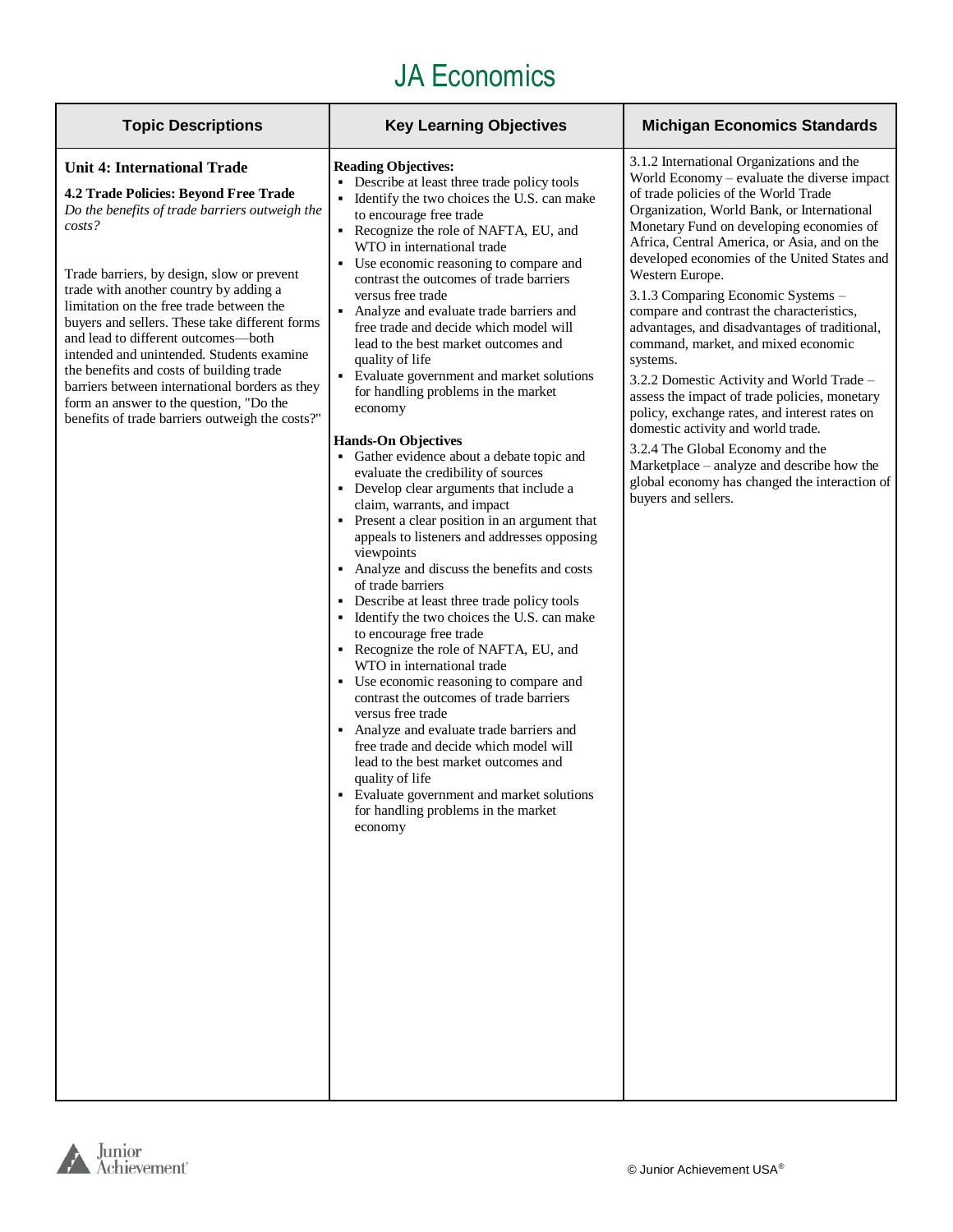| <b>Topic Descriptions</b>                                                                                                                                                                                                                                                                                                                                                                                                                                                                                                                                                                                                        | <b>Key Learning Objectives</b>                                                                                                                                                                                                                                                                                                                                                                                                                                                                                                                                                                                                                                                                                                                                                                                                                                                                                                                                                                                                                                                                                                                                                                                                                                                                                                                                                                                 | <b>Michigan Economics Standards</b>                                                                                                                                                                                                                                                                                                                                                                                                                                                                                                                                                                                                        |
|----------------------------------------------------------------------------------------------------------------------------------------------------------------------------------------------------------------------------------------------------------------------------------------------------------------------------------------------------------------------------------------------------------------------------------------------------------------------------------------------------------------------------------------------------------------------------------------------------------------------------------|----------------------------------------------------------------------------------------------------------------------------------------------------------------------------------------------------------------------------------------------------------------------------------------------------------------------------------------------------------------------------------------------------------------------------------------------------------------------------------------------------------------------------------------------------------------------------------------------------------------------------------------------------------------------------------------------------------------------------------------------------------------------------------------------------------------------------------------------------------------------------------------------------------------------------------------------------------------------------------------------------------------------------------------------------------------------------------------------------------------------------------------------------------------------------------------------------------------------------------------------------------------------------------------------------------------------------------------------------------------------------------------------------------------|--------------------------------------------------------------------------------------------------------------------------------------------------------------------------------------------------------------------------------------------------------------------------------------------------------------------------------------------------------------------------------------------------------------------------------------------------------------------------------------------------------------------------------------------------------------------------------------------------------------------------------------------|
| <b>Unit 4: International Trade</b><br>4.3 Trade Deficits<br>Do the benefits of a trade deficit outweigh the<br>$costs$ ?<br>Students learn about imports and exports and<br>how these global exchanges influence the<br>United States economy. Today, with more<br>openness to international trade, the share of<br>the total RGDP that is made up of exports and<br>imports is over 30 percent. Students explore<br>what it means to us as a country when we are<br>importing more than we're exporting-<br>meaning a trade deficit-as they answer the<br>question, "Do the benefits of a trade deficit<br>outweigh the costs?" | <b>Reading Objectives:</b><br>• Define globalization and at least two<br>effects it has had in the world economy<br>Describe the difference between balance of<br>payments and balance of trade<br>• Evaluate productivity for lower-wage<br>developing nations and higher-productivity<br>advanced nations<br>• Analyze different perspectives on the<br>government reducing the trade deficit<br>versus free trade<br>Evaluate the benefits and cost of<br>government influencing the imports and<br>exports of a nation<br><b>Hands-On Objectives</b><br>• Gather evidence about a debate topic and<br>evaluate the credibility of sources<br>Develop clear arguments that include a<br>claim, warrants, and impact<br>• Present a clear position in an argument that<br>appeals to listeners and addresses opposing<br>viewpoints<br>• Analyze and discuss the benefits and costs<br>of a trade deficit<br>• Define globalization and at least two<br>effects it has had in the world economy<br>Describe the difference between balance of<br>٠<br>payments and balance of trade<br>• Evaluate productivity for lower-wage<br>developing nations and higher-productivity<br>advanced nations<br>Analyze different perspectives on the<br>government reducing the trade deficit<br>versus free trade<br>Evaluate the benefits and cost of<br>government influencing the imports and<br>exports of a nation | 3.1.1 Developing Nations - assess how factors<br>such as availability of natural re-sources,<br>investments in human and physical capital,<br>technical assistance, public attitudes and<br>beliefs, property rights, and free trade can<br>affect economic growth in developing nations.<br>3.1.3 Comparing Economic Systems -<br>compare and contrast the characteristics,<br>advantages, and disadvantages of traditional,<br>command, market, and mixed economic<br>systems.<br>3.2.4 The Global Economy and the<br>Marketplace - analyze and describe how the<br>global economy has changed the interaction of<br>buyers and sellers. |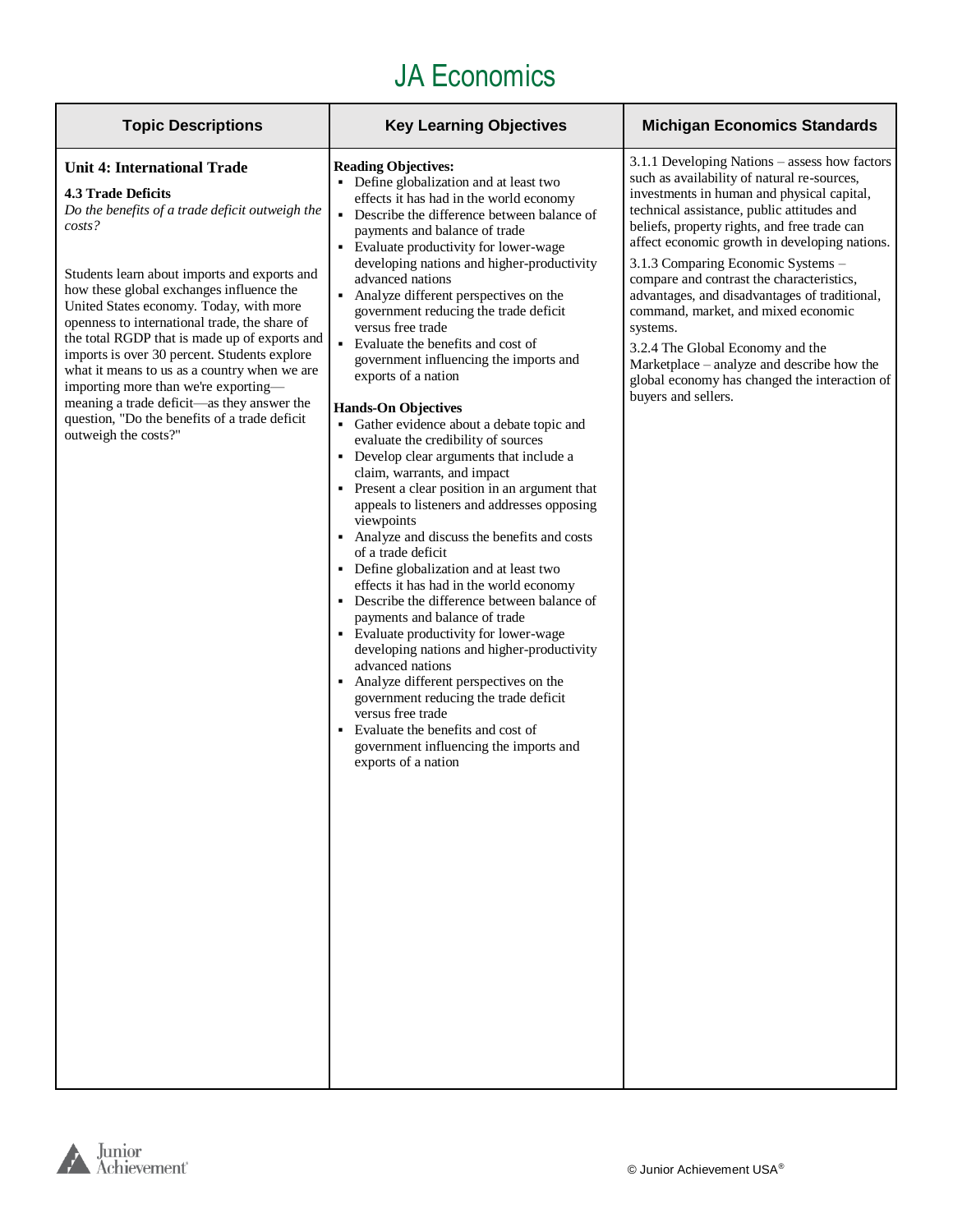| <b>Topic Descriptions</b>                                                                                                                                                                                                                                                                                                                                                                                           | <b>Key Learning Objectives</b>                                                                                                                                                                                                                                                                                                                                                                                                                                                                                                                                                                                                                                                                                                                                                                                                                                                                                                                                                                                                                                   | <b>Economics Standards</b>                                                                                                                             |
|---------------------------------------------------------------------------------------------------------------------------------------------------------------------------------------------------------------------------------------------------------------------------------------------------------------------------------------------------------------------------------------------------------------------|------------------------------------------------------------------------------------------------------------------------------------------------------------------------------------------------------------------------------------------------------------------------------------------------------------------------------------------------------------------------------------------------------------------------------------------------------------------------------------------------------------------------------------------------------------------------------------------------------------------------------------------------------------------------------------------------------------------------------------------------------------------------------------------------------------------------------------------------------------------------------------------------------------------------------------------------------------------------------------------------------------------------------------------------------------------|--------------------------------------------------------------------------------------------------------------------------------------------------------|
| <b>Unit 4: International Trade</b><br><b>4.4 Social Problems: Government or</b><br><b>Market Solutions?</b><br>Can economics solve social problems?<br>Students learn about the impact of global trade<br>on social issues. They explore ways the free<br>market and government policies can address<br>social issues as they frame an answer to the<br>question: "Can economics solve social<br>problems?" Costs?" | <b>Reading Objectives:</b><br>• Distinguish between a social issue and an<br>economic issue<br>• Identify social issues that develop when<br>government makes all economic decisions<br>• Recognize how income and population<br>growth have been affected by economic<br>development<br>• Distinguish between positive and<br>normative perspectives on economics<br>• Compare and contrast the potential tools<br>available to the U.S. government and the<br>international market for addressing social<br>issues<br>Evaluate the best solution for addressing<br>social issues related to international<br>trade—the international market or U.S.<br>government policies                                                                                                                                                                                                                                                                                                                                                                                     | 3.2.4 The Global Economy and the<br>Marketplace - analyze and describe how the<br>global economy has changed the interaction of<br>buyers and sellers. |
|                                                                                                                                                                                                                                                                                                                                                                                                                     | Hands-On Objectives<br>• Gather evidence about a debate topic and<br>evaluate the credibility of sources<br>• Develop clear arguments that include a<br>claim, warrants, and impact<br>• Present a clear position in an argument that<br>appeals to listeners and addresses opposing<br>viewpoints<br>• Analyze and discuss the benefits and costs<br>of using government policies to solve<br>social problems<br>• Distinguish between a social issue and an<br>economic issue<br>• Identify social issues that develop when<br>government makes all economic decisions<br>• Recognize how income and population<br>growth have been affected by economic<br>development<br>• Distinguish between positive and<br>normative perspectives on economics<br>• Compare and contrast the potential tools<br>available to the U.S. government and the<br>international market for addressing social<br>issues<br>Evaluate the best solution for addressing<br>social issues related to international<br>trade—the international market or U.S.<br>government policies |                                                                                                                                                        |